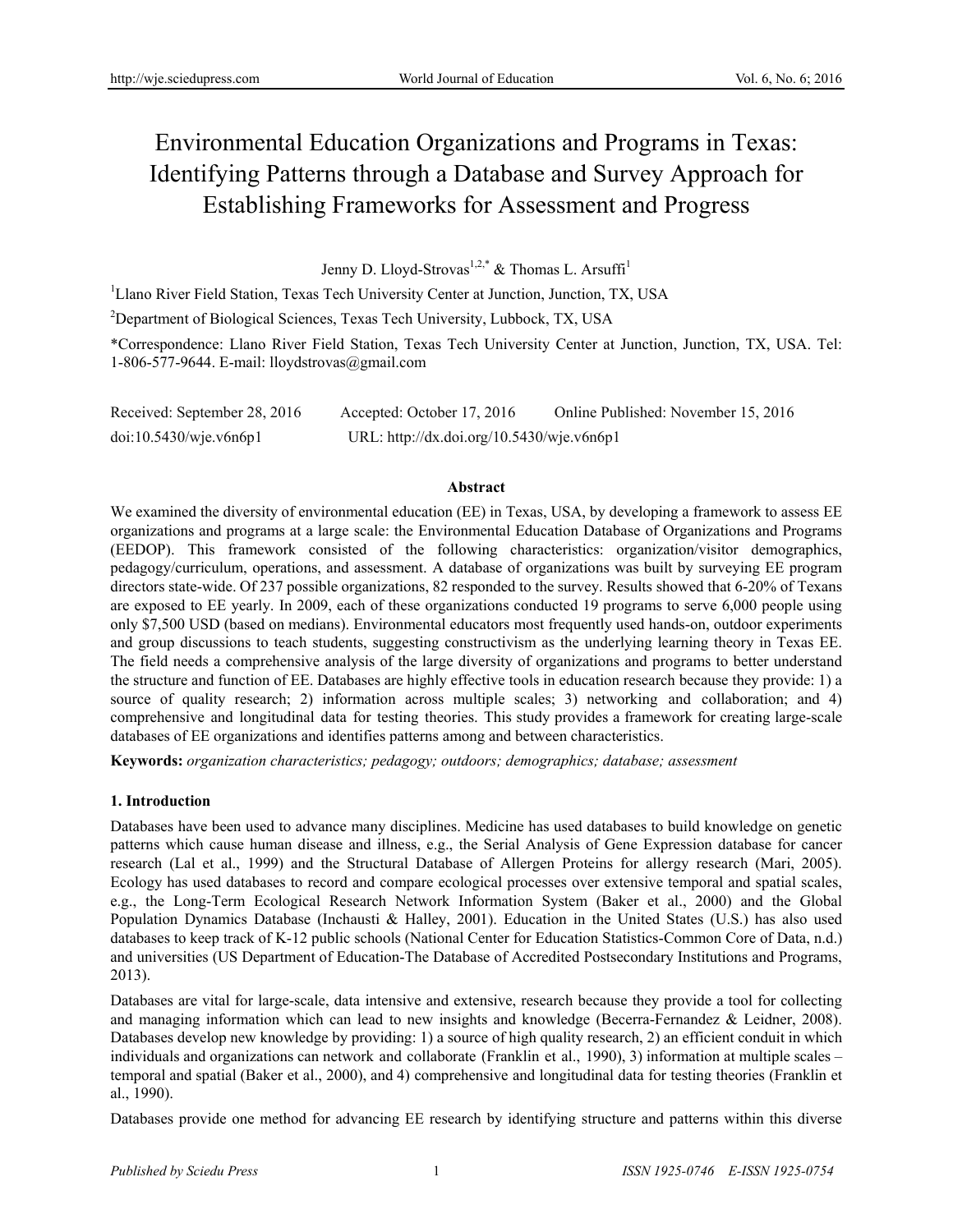discipline. A few states in the U.S. have used databases to provide online tools for practitioners and community members to search for EE programs in their region (Illinois Environmental Education Database, 2003; Arizona Association for Environmental Education, 2010; Environmental Education in Alabama, n.d.; North Carolina Environmental Education, n.d.). Much like a telephone book, these databases are largely used as a guide for providing lists of programs and locations. However, a database intended for research would be able to address questions related to the complex structure of EE and better explain functional patterns within the field.

Environmental education in Texas is highly complex because of the state's large geographic size and diversity in terms of bioregions, demographics, formal/informal programming, cultures, and flora and fauna. Texas is ranked second in the nation for land size (National Atlas, 2013), population size (U.S. Census Bureau, 2010), and the number of plant and animal species (Stein, 2002). This natural and cultural diversity provides great challenges because of the large quantity and diversity of organizations which implement EE in the state. Databases provide a tool to reduce this complexity by managing and simplifying this complex information into structural and functional properties of EE at multiple scales.

Kirk et al. (1997) and Ruskey et al. (2001) used a database approach to address state-level EE in the United States and their results may explain why Texas EE has not made as much progress as other states. Texas is behind other states in the following areas: formal EE learning objectives/assessment tools, a grant program, and regional/state-wide EE offices. Bergeson et al. (2007) conducted empirical studies that showed academic achievement across many disciplines (e.g., science, math, social studies) in Washington because of EE initiatives like state-wide infrastructure in which EE is incorporated within formal education standards.

The databases currently available in EE are primarily used to identify curricula or locate venues for environmental learning. The Environmental Education Database of Organizations and Programs (EEDOP) was designed to advance research in this discipline by identifying structural and functional properties of EE in Texas. This study provides a framework for recording the diversity of EE in Texas, identifies patterns among organization characteristics, suggests factors which may underlie these patterns, and provides a direction for advancement of the field. EEDOP differs from Kirk et al. (1997) and Ruskey et al. (2001) by focusing on individual organizations and program characteristics; yet, it builds on their work by adding another level to EE database research. This is the first comprehensive database analysis of EE organizations and programs in Texas, and possibly, the nation. EEDOP provides a research-based framework that can be applied internationally by adapting parameters to fit individual regions and countries. This database and resulting comparisons addressed a number of factors regarding EE in Texas but can be applied to EE in any region. Research questions (RQ#) 1-4 address the structural characteristics of EE organizations and programs and RQ#5 identifies functional patterns among those characteristics. The RQs are as follows:

- 1. What are the demographic characteristics of Texas EE programs and their visitors?
- 2. What curricula and pedagogical characteristics are most common among Texas EE programs?
- 3. What are the basic operational characteristics of Texas EE programs?
- 4. Are Texas EE programs being assessed? How?
- 5. Are there relationships among program characteristics?

#### **2. Methods**

A comprehensive database of Texas organizations that conduct EE programs was generated through four stages: 1) identifying attributes of EE organizations and programs for study, 2) organizing attributes in a survey to collect data, 3) compiling a list of currently operating EE organizations in the state and surveying them, and 4) analyzing responses to identify patterns. Each stage is described below.

#### *2.1 Attributes of Environmental Education Organizations and Programs*

Important attributes of EE organizations were identified through three methods: 1) a review of relevant literature (Niedermeyer, 1992; Kirk et al., 1997; Ruskey et al., 2001), 2) a review of guidelines for EE (NAAEE, 2004 & 2007), and 3) a review of websites of established EE organizations in Texas (n=10). After these reviews, the following attributes were included in this study: organization and visitor demographics (based on the reviews of literature, guidelines, and websites), pedagogy and curriculum (literature, guidelines, websites), operations (websites), and assessment (literature, guidelines). All attributes and their respective components are briefly described below.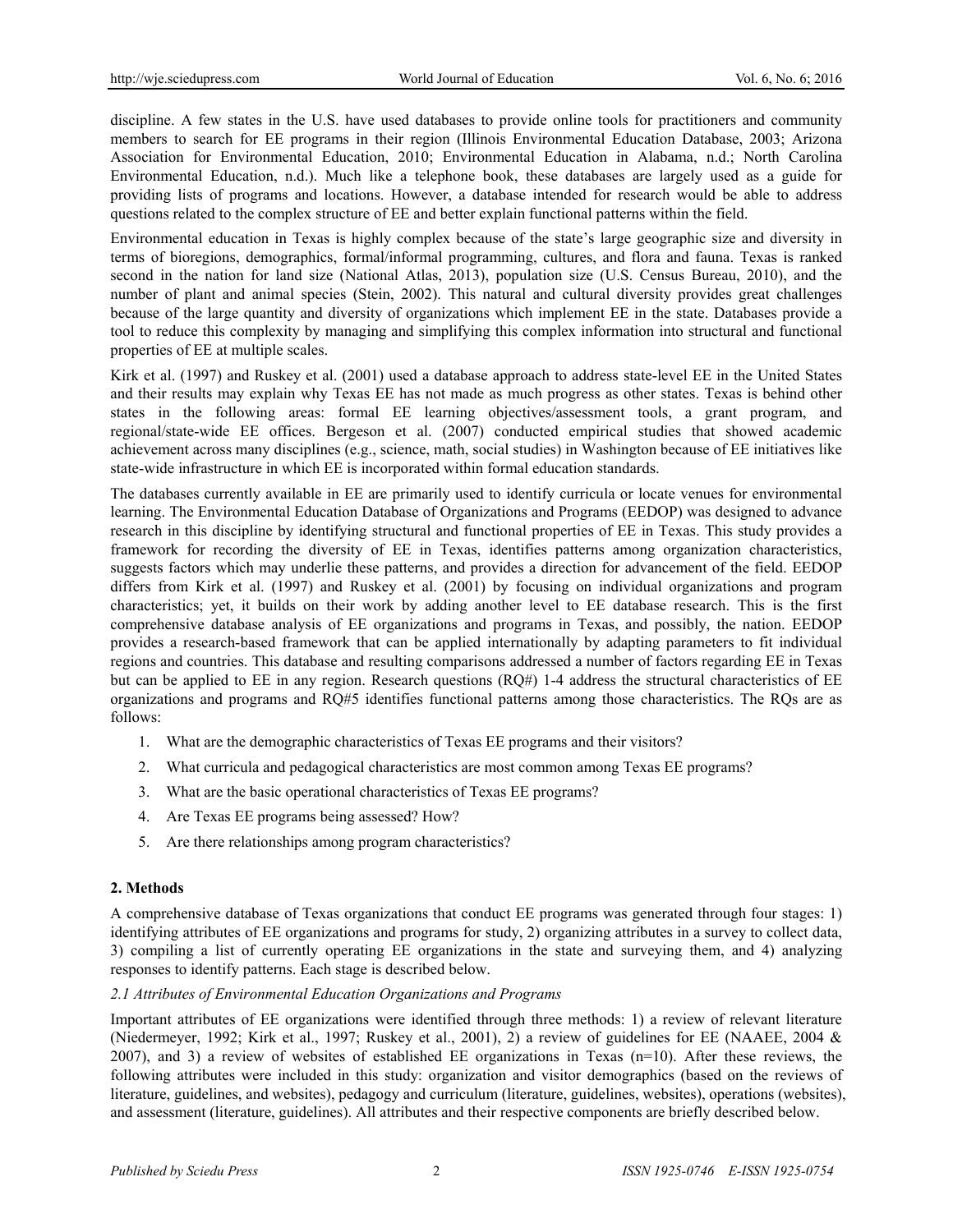#### 2.1.1 Organization and Visitor Demographics

This attribute refers to characteristics used to describe organizations that conduct EE programs and the people that participate in them. Organization demographic components included organization type, ecological region, annual visitation, and funding. Visitor demographic components included age, gender, race/ethnicity, and socio-economic grouping. The term 'visitors' refers to a person who would use the services offered by the organization: those who visit the organization's facilities (e.g., people who walk an interpretive trail), and those who used their programming services (e.g., elementary students who spend a day at a nature center studying the water cycle). Organizations were asked to report relative frequencies (percentages) concerning all visitor demographic information. Since most organizations do not keep detailed records of these characteristics, percentages were the most appropriate parameter for reporting this data.

To estimate the exposure of Texans to EE, we used the median, mean, and sum from the following demographic variables: number of Texans educated by EE organizations per year, cost per visitor, and number of K-12 students served. The top two extreme outliers were removed for the estimated calculations to provide a more realistic range of values – most parameters were largely skewed because a few organizations operated at a high capacity. The percentage of Texans exposed to EE yearly was estimated by: 1) multiplying the median annual visitation by 237 (number of EE organizations identified) and dividing the product by the state population size (25 145 561 – based on the U.S. Census Bureau, 2010); 2) using same calculation for the mean; and 3) summing the annual visitation for all responding organizations and multiplying that number by three (because 35% of the 237 organizations participated in the study), then dividing it by the state population size. Similarly, we estimated the amount of money spent per visitor for EE in Texas by: 1) the median budget divided by the median annual visitation; 2) the mean budget divided by the mean annual visitation; and 3) the total funding sum divided by the total annual visitation sum from all responding organizations (n=82). Lastly, we estimated the number of K-12 students exposed to EE yearly by: 1) multiplying the median annual visitation by 237, multiplying the product by .45 (the percentage of EE organizations that primarily serve K-12 students), and dividing that product by 4 878 238 (the number of people between the ages of five and eighteen living in Texas, representing the K-12 population – US Census Bureau, 2010); 2) using the same calculation for the mean; and 3) the annual visitation from all responding organizations was multiplied by three (82 organizations represent 35% of the estimated population), then by .45, and the product was divided by the population of K-12 students in the state.

#### 2.1.2 Pedagogy and Curriculum

Pedagogy and curriculum components included the number of educational programs, number of outdoor educational programs, formal/informal programming, internal/external curricula, use of active/passive learning strategies, recreational programming, and NAAEE curricula guidelines. Formal programming referred to curricula based on the state's K-12 educational standards (Texas Essential Knowledge and Skills; TEA, 2013), while informal programming referred to any curricula that were not based on state standards and could be used for children, college students, adults, and the general public. Internal curricula incorporated educational materials that were developed within the organization, while external curricula (e.g., Project Wet) were developed by others. Active learning strategies included activities where the student was directly involved in the learning process (e.g. experiments, case studies, cooperative learning, etc.), while passive learning strategies did not incorporate student involvement (e.g. listening to a lecture, reading from a book, etc.). Recreational programming involved all outdoor recreational activities (e.g. hiking, fishing, kayaking, etc.) used in programming. Finally, organizations reported if they were aware that the NAAEE established national guidelines for EE.

#### 2.1.3 Operations

Organization operation components included land availability and staffing. Land availability referred to the number of acres each organization used for outdoor programming. Staffing referred to the number of educators used by each organization, if those educators were paid employees or volunteers, and if they were certified Texas teachers.

#### 2.1.4 Assessment

Organizations reported if they evaluated the EE experience of visitors who participated in educational programs, how the visitors were assessed (e.g. survey, observation, etc.), and if they kept track of school/classroom state standardized test scores.

#### *2.2 Survey Instrument and Data Collection*

We developed a survey to measure the various components of these attributes for Texas EE organizations. The survey consisted of 25 items (9 organization and visitor demographic items; 10 pedagogy and curriculum items; 3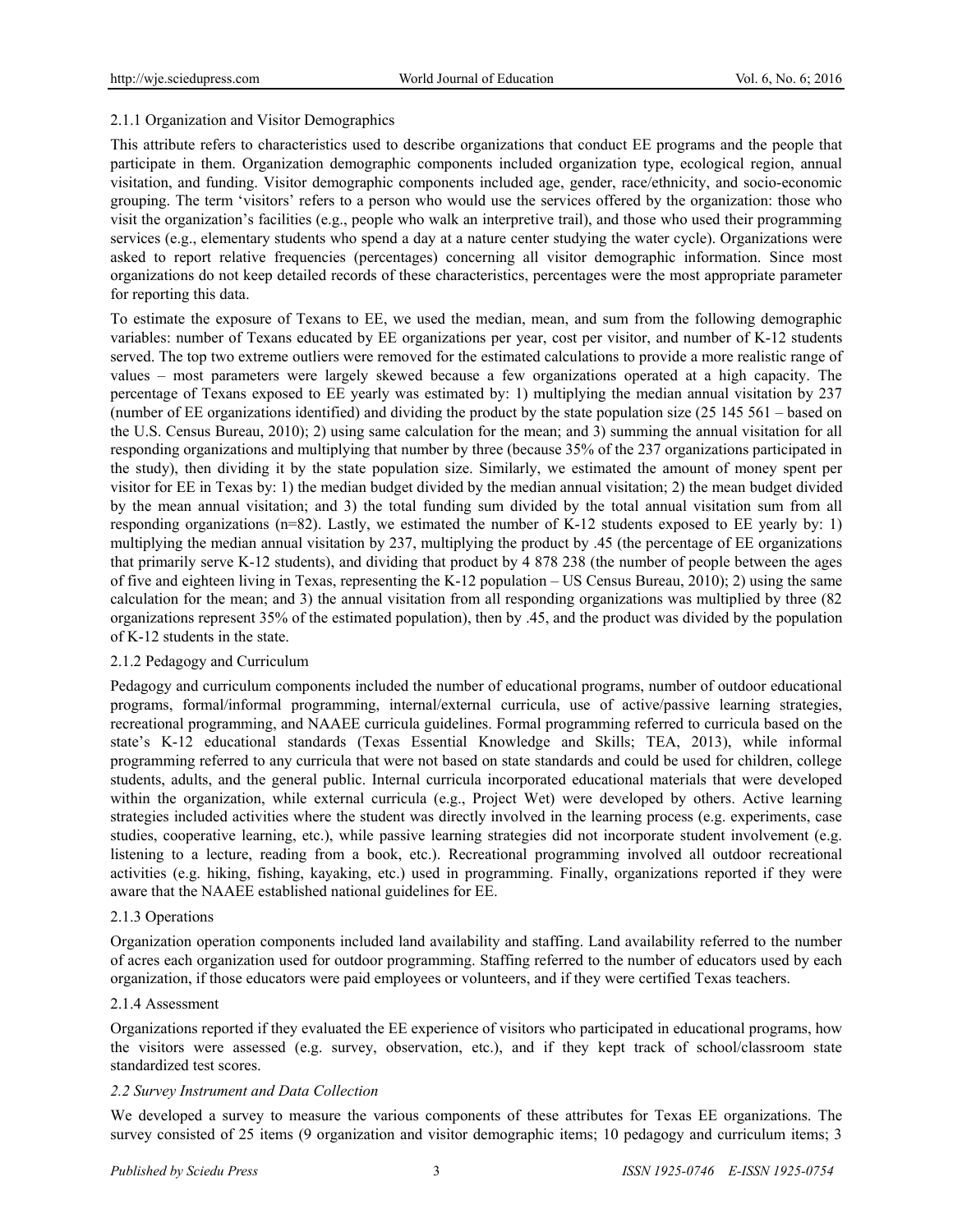operations items; 3 assessment items). The survey instrument was checked for face validity by two state employees and for content validity by four EE experts (an EE practitioner, a college professor, an EE doctoral student, and an EE director for a large organization).

Our target population for this study was EE organizations in Texas – all entities which provide educational programs relating to nature and/or environmental issues. Environmental education is a highly diverse discipline; therefore, we sampled nature centers, state and national parks, museums, arboretums, zoos, river authorities, and youth programs. An email was sent to all Texas organizations, identified through the preliminary environmental organization list, in the fall of 2010 and included a link for the online survey via SurveyMonkey. Directors of these programs were specifically targeted; however, since the survey involved multiple program attributes, they may have involved other employees to adequately answer the questions.

#### *2.3 Texas EE Organization Database*

To build a database of Texas EE organizations we used a directory, information from Texas organizations, and an exhaustive Google search. First, we organized a list of programs based on Chavez and Herron's (2000) Texas EE directory, using a Google search to determine if each organization was operational. Next, we identified additional organizations by reviewing the following websites: Texas Association for Environmental Education, Informal Science Education Association of Texas, Texas Outdoor Education Association, Texas Parks and Wildlife Department (TPWD), Texas River Authorities, Texas Universities, and the National Park Service. Finally, we conducted a Google search to exhaust any remaining EE programs that might not have been associated with the organizations listed above by using the following key terms in varying combinations: Texas, environment, education, EE, nature center, river authority, informal, formal, outdoor, museum, zoo, wildlife, and garden.

#### *2.4 Analysis of Responses*

Analyses consisted of basic frequency statistics for each component. Comparisons were made between and within select survey components. Medians were used for comparisons due to inflated averages – results showed large, skewed ranges for most characteristics, further illustrating the diversity of EE. Sample sizes vary for each characteristic because program directors were given the choice to answer or skip questions. This project resulted in a large data set with the potential for multiple analyses. To present the information in an organized and useful fashion, we limit analyses to a priori research questions, recognizing that other types of analyses can be gleaned from the database. Here, we use the database as a tool to reduce complexity of EE (e.g., demographics, programming) in Texas. All analyses were conducted using PAWS Statistics 18 software. Human subjects approval was granted by Texas Tech University's Institutional Review Board (#502482).

The data was not able to meet the assumptions of parametric analyses; therefore, non-parametric tests were used to make inferences (Siegel 1957). Spearman's rho (*rs*) was used to identify relationships among components, while Kruskal-Wallis (*H*) identified differences among organization type (i.e. private, state, federal, municipal, university, river authority). If significance was found using Kruskal-Wallis, pairwise comparisons between organization type were conducted using Man-Whitney U with Bonferroni correction. All within component comparisons were conducted according to organization type because differences between types of organizations were assumed to be responsible for many of the characteristics studied (e.g. funding, staffing, etc.).

#### **3. Results and Discussion**

We identified 237 currently operating EE organizations within the state of Texas. Of these organizations, 82 participated in the study (35% response rate). The 237 organizations are but a portion of the organizations that offer EE within the state, e.g, many city departments (e.g. Parks and Recreation) have EE programs that are not listed online and therefore could not be identified. Also, there may be other important organizational attributes that were not identified. This study represents the first attempt to record the diversity of the structure and function of EE in Texas and serves as an important baseline for subsequent studies.

#### *3.1 RQ#1. What Are the Demographic Characteristics of Texas EE Programs?*

#### 3.1.1 Organization Type and Location (n=82)

Thirty-one percent of responding organizations were run by private agencies (25), 48% by government agencies (21-state, 9-federal, and 9-municipal), 12% by universities, 7% by river authorities (6), and 2% by private camps (2). Most organizations that responded to the survey were located in the Prairie and Lakes region (27%) or the Gulf Coast region (20%), the most densely populated regions in the state. EEDOP can identify regions of a state that are most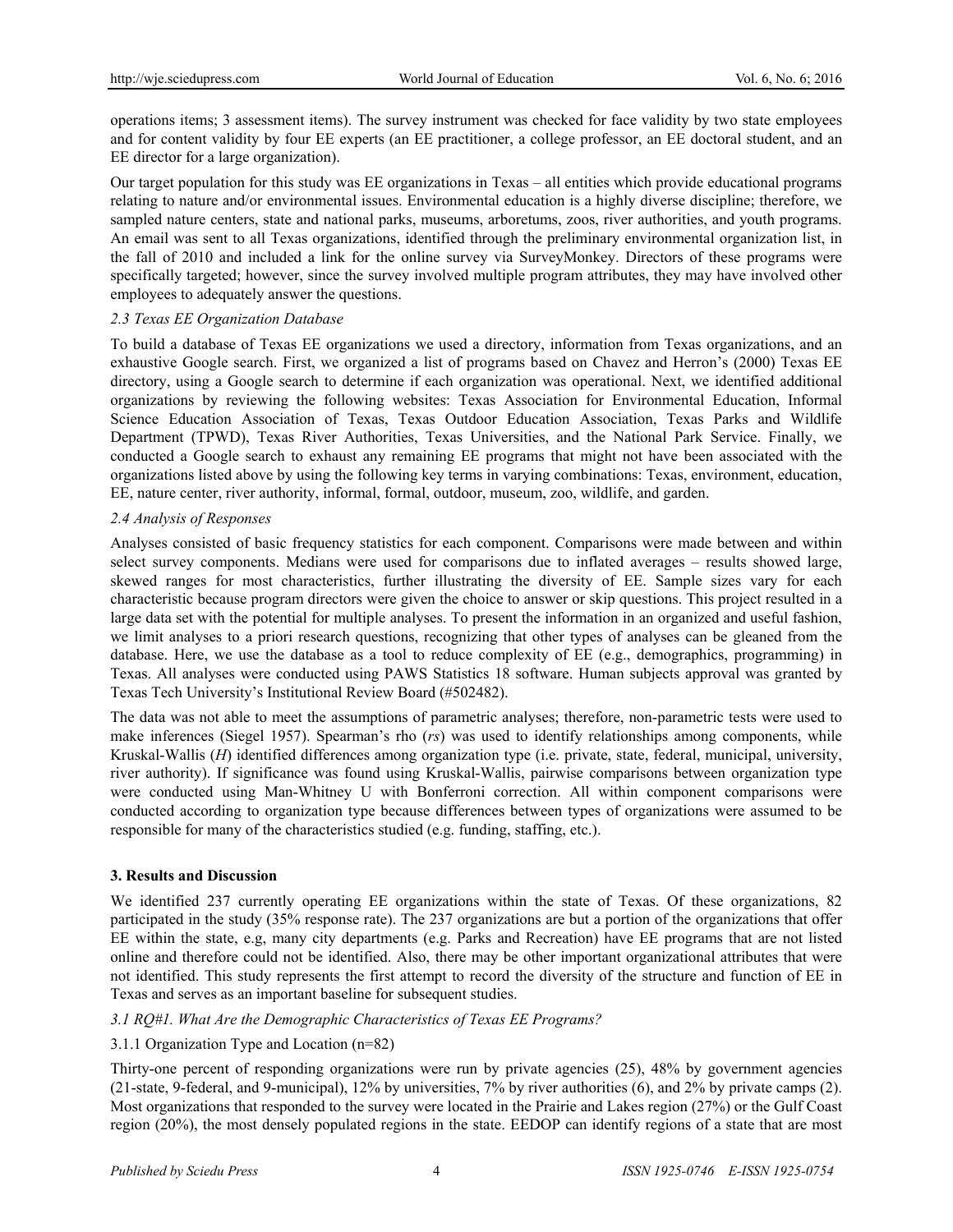active in EE and the types of programs they conduct.

## 3.1.2 Annual Visitation (n=76)

The 2009 annual visitation for organizations ranged from 200-750 000, with an average of 39 417 and a median of 6000 (Figure 1). Three measures were used to extrapolate the percentage of Texans exposed to EE yearly (with extreme outliers removed): 1) the median resulted in  $6\%$  (6000 x 237 / 25 145 561); 2) the mean resulted in 20% (21 345 x 237 / 25 145 561); and 3) the annual visitation of all organizations resulted in 19% (1 600 865 x 3 / 25 145 561). These results represent a range of 6-20%, with two of the measures at the high end of this range suggesting that the actual value may be closer to 20%. For a large and diverse state like Texas, one way of assessing the effectiveness of EE is to determine the number of people being exposed to educational programs. The Texas population is estimated to double by 2050 (Texas State Data Center, 2012) which will further limit the natural resources required to sustain the rapidly growing population. Therefore, it is vital that we reach more than 20% of the population. EEDOP can help a region determine the number of people EE impacts.



**Figure 1.** Visitation Rates for Different Types of Texas EE Organizations in 2009

# 3.1.3 Organizational Funding (n=61)

The annual education budget for each organization ranged from \$0-\$2 000 000 USD, with an average annual budget of \$102 870 and a median of \$7500 (Figure 2). Three measures were used to extrapolate the amount of money spent per visitor for EE in Texas (with extreme outliers removed): 1) the median resulted in \$1.04/person (\$6250 / 6000); 2) the mean resulted in \$4.31 (\$92 085 / 21 345); and 3) the total for all organizations resulted in \$3.45 (\$5 525 100 / 1 600 865). These results represent a range of \$1.04-\$4.31, with two of the measures at the high end of this range suggesting that the actual value may be closer to \$4.31. Organization types had vastly different budgets for education in 2009,  $H(5,59)=22.85$ , p<.001 (Table 1). Private (\$120K) and university (\$95K) organizations had much higher budgets than state organizations (\$1K). The lack of funding for EE programming has been a serious problem in the past (NEEAC, 1996) and there are several organization types in Texas in which funding remains a serious problem, e.g., state parks. EEDOP provides a tool for monitoring funding rates overtime and could assist with fostering relationships between organizations of unequal funding to develop collaborating programs.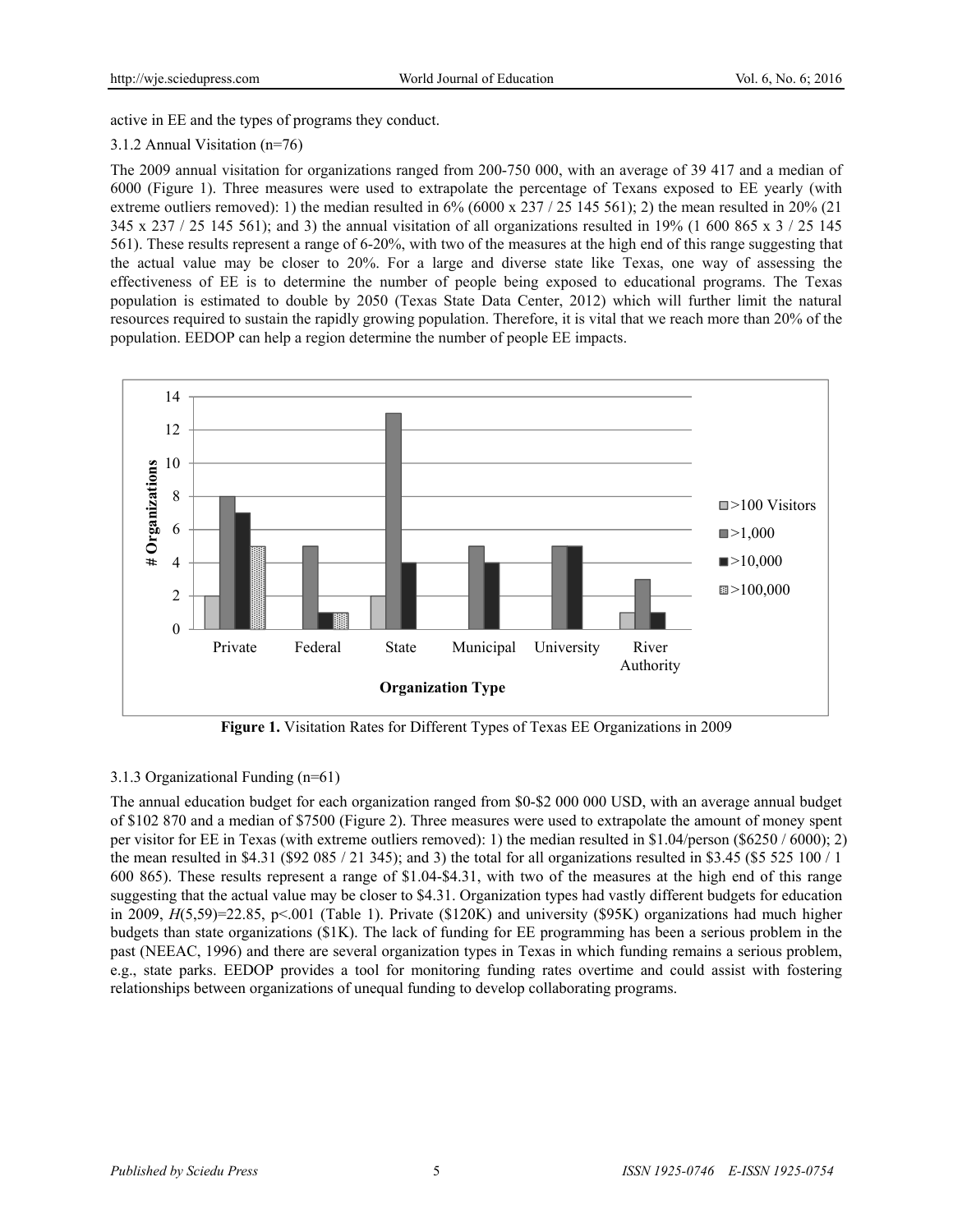

**Figure 2.** Education Budgets for Different Types of Texas EE Organizations in 2009

|                                               | Table 1. Differences among Organization Type (i.e. Private, State, Federal, Municipal, University, and River |  |  |  |  |  |
|-----------------------------------------------|--------------------------------------------------------------------------------------------------------------|--|--|--|--|--|
| <b>Authority) and Program Characteristics</b> |                                                                                                              |  |  |  |  |  |

| Characteristic            | Difference between      |                                    |
|---------------------------|-------------------------|------------------------------------|
|                           | Organization Type       | Pair-wise Differences (Median)     |
| <b>Visitation Rate</b>    | NS                      |                                    |
|                           |                         | Private (\$120K) $&$ State (\$1K)  |
| Funding                   | $H(5,59)=22.85, p<.001$ | State (\$1K) & University (\$95K)  |
| <b>Education Programs</b> | $H(5,68)=11.13, p<.05$  | Private $(30)$ & University $(15)$ |
| <b>Outdoor Programs</b>   | NS                      |                                    |
| Acreage                   | $H(5,62)=20.98$ , p<.01 | Private $(100)$ & State $(1,038)$  |
| Educators                 | $H(5,67)=12.76$ , p<.05 | Private $(11)$ & State $(2)$       |

NS – Not Significant

# 3.1.4 Visitor Age Groups (n=69)

Thirty-seven organizations (45%) primarily serve K-12 students. Twenty-seven (33%) primarily served age groups other than K-12 (i.e. college, adult, general public), and 5 (6%) catered to an equal amount of both age groups. Three measures were used to extrapolate the number of K-12 students exposed to EE yearly (with extreme outliers removed): 1) the median resulted in 13% ((6000 x 237) x 0.45 / 4 878 238); 2) the mean resulted in 47% ((21 345 x 237) x 0.45 / 4 878 238); and 3) the total for all organizations resulted in 44% ((1 600 865 x 3) x 0.45 / 4 878 238). These results represent a wide range from 13-47%, with two of the measures at the high end of this range suggesting that the actual value is may be closer to 47%. Coyle (2005) reported that 95% of Americans support EE in schools, and 85% agree that government agencies should support the development and implementation of EE. Yet, with only 13-47% of K-12 students and 6-20% of the entire state population exposed to EE per year, Texas is not meeting those demands. EEDOP provides a tool for tracking large-scale impact rates for specific populations.

3.1.5 Visitor Gender, Race/Ethnicity, and Socio-Economic Grouping

Fourteen organizations reported information on patron gender, while 66 programs indicated that they do not collect this type of data. Of those 14, the proportions of male and female visitors were equally represented. Sixteen programs (5 private, 1 federal, 3 state, 1 university, 1 river authority, 5 municipal) indicated that they primarily served Hispanic and Caucasian populations, while 62 did not collect information on race/ethnicity. Only 10 organizations provided socio-economic information. Five of those organizations reported that most of their visitors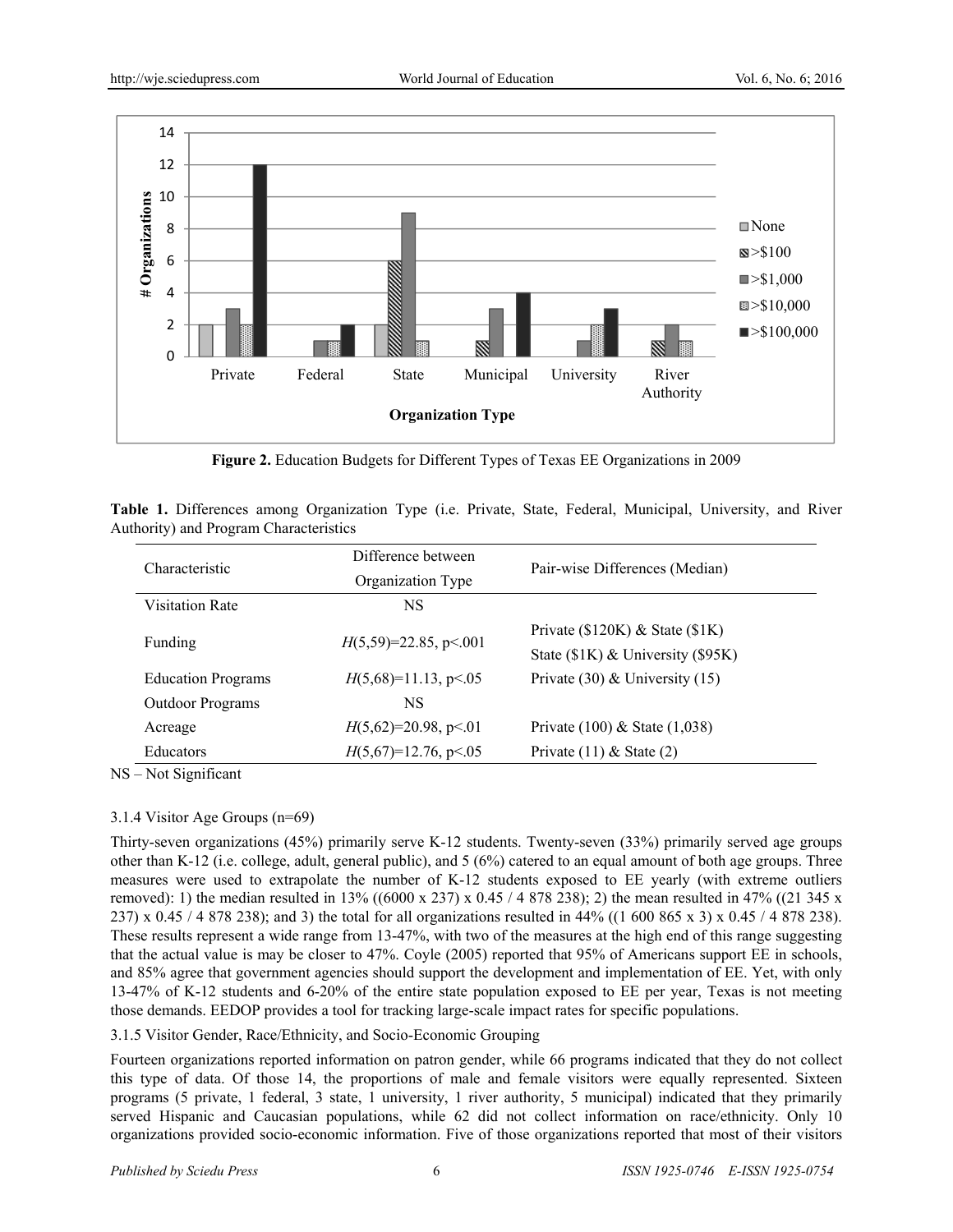were considered low income (< \$30K/year) and the other five reported to primarily serve middle or high income visitors.

Overall very few organizations collect demographic information on their visitors. This could be due to a lack of resources or appreciation for this data. The NEEAC (1996) argued that important audiences were not being adequately reached by EE (e.g., low-income populations, non- English speakers). For example, of the few organizations that collected information on race/ethnicity, most were private (n=5). Perhaps this is because many private organizations operate on grants which require reporting this type of information.

Knowing the current demographics of a program is important for forecasting future demographic rates. The Texas population is estimated to double by 2050 (Texas State Data Center, 2012), most of who will be Hispanic and living in urban areas. To prepare for these changes in demographics, organizations need to make collecting information on race/ethnicity, socio-economic status, and gender a priority. The National Park Service determined a few methods for forecasting demographics rates: geographic information systems, trend line extensions, and Delphi panels (Gramann, 2003). EEDOP allows organizations the ability to provide quantitative evidence of program effectiveness, therefore increasing their chance of receiving grant funding.

*3.2 RQ#2. What Curricula and Pedagogical Characteristics Are Most Common among Texas EE Programs?* 

## 3.2.1 Number of Educational Programs (n=70)

The number of educational programs delivered by each organization in 2009 ranged from 3-150, with an average of 28 and a median of 19. The number of programs differed among organization types, *H*(5,68)=11.13, p<.05 (Table 1). Private organizations (30) had a higher number of educational programs than university organizations (15). The number of education programs reported was distorted by the interpretation of the word 'program.' The survey question stated, 'How many educational programs does your organization offer? Please provide us with the number of programs including all in-class lectures, interpretive trails, recreational programs, experiments, night hikes, lesson plans for school teachers, etc.' This was confusing for program directors because it did not specify the difference between the program itself (e.g., a curriculum unit) and the frequency in which the programs were conducted. For example, 150 programs were reported by a small state park. It is doubtful that this small park had 150 different curriculum units, more likely, they conducted 150 total programs in 2009. Future research in this area should better differentiate types of programs from frequency of programs offered. EEDOP provides a unique tool for EE by identifying specific programs and the potential impact of the discipline across a region.

#### 3.2.2 Number of Education Programs Conducted Outdoors (n=71)

A range of 1-220 outdoor educational programs are conducted, with an average of 23 and a median of 13. Based on the medians, 72% of Texas EE programs are conducted outside. Considering that land in Texas is 94% privately owned (Texas Environmental Profiles, 2001), it is significant to know that three quarters of EE programs are being conducted in outdoor settings. Similar to the number of education programs, this result could be an overestimate due to an inaccurate interpretation of the word 'program.' A state-wide EE organization reported conducting 220 outdoor programs and 80 educational programs. It is likely that this organization reported all outdoor activities (e.g., hiking, fishing, bird watching) and not those that had an EE component. Through EEDOP, Texas could lead the nation by providing quantitative regional information on outdoor programs and outdoor initiatives, e.g. No Child Left Inside, Texas Children in Nature, and Nature Rocks.

#### 3.2.3 Formal/Informal Programming (n=72)

Twenty-seven organizations (33%) primarily conducted formal education programs, while 38 (46%) conducted mostly informal programs (Figure 3). Seven organizations reported using an equal number of formal/informal programming (3-university, 2-private, 2-federal). For example, the Lady Bird Johnson Wildflower Center (LBJWC), a university-based EE organization, incorporated both formal and informal programming within their 'Exploring the Native Plant World' curriculum (Russell, 2004). This curriculum is based on state and national learning objectives with formal, in-class activities and informal, outdoor field trips. The curricula unit 'Adaptations in the Native Plant World' focuses on natural selection, Mendelian genetics, climate, and habitats through in-class activities and a field trip to the LBJWC where the students observe plant structures and strategies for survival in various habitats.

The NEEAC (2005) has recommended that the National Office of EE create legislation that institutionalizes EE across the country to promote EE within K-12 education. The NEETF (2001) recommended that EE should extend beyond the classroom, emphasizing the importance of informal programs. Goldman et al. (2013) suggested that K-12 school systems outsource EE to informal organizations to increase students' environmental literacy and stewardship. The LBJWC provides an excellent model for incorporating both formal and informal learning opportunities into a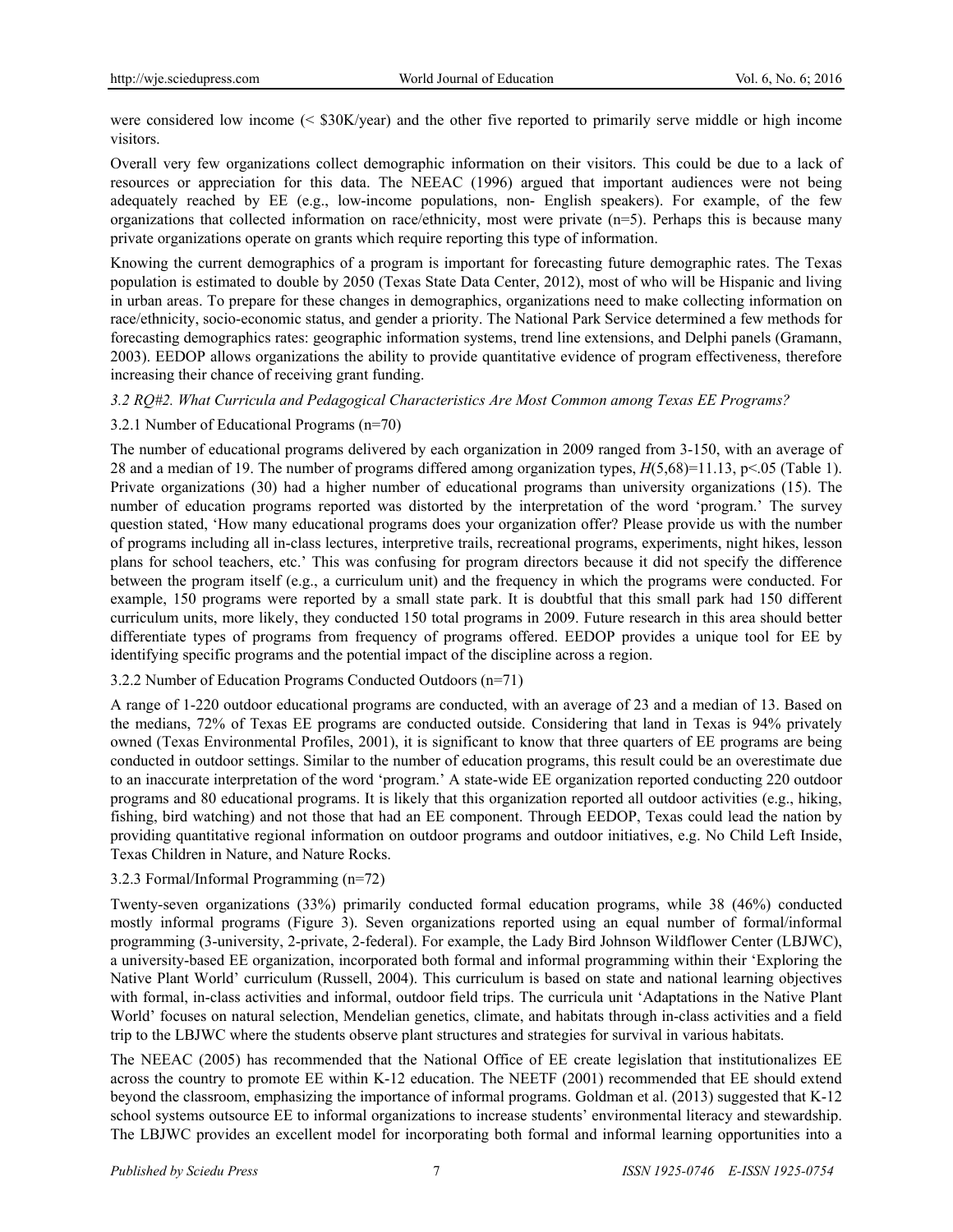single curricula unit. EEDOP provides a tool for linking formal and informal programming by providing a source of public information concerning programs like LBJWC.



**Figure 3.** Distribution of Texas EE Organizations Using Formal/Informal Programming, Internal/External Curricula, and Active/Passive Learning Strategies

# 3.2.4 Internally/Externally Developed Curricula (n=72)

Regardless of organization type (e.g., state, private), most organizations (69, 84%) primarily use curricula that were developed internally by their staff to educate visitors. One organization mainly used external curricula and two reported using an equal number of both (Figure 3). For example, The Outdoor Education Center of the Houston Independent School District used internally developed curricula that were supplemented by lessons and activities from national curricula, like Project Wild. This provides an opportunity for research between programs in different regions with different demographics. The concepts and learning activities would be similar but the audiences might be different, e.g., low socioeconomic students in Houston versus affluent students in Dallas. This strategy establishes a learning environment that is focused on local environmental issues, but is grounded in widely used curricula.

National EE curricula aligned to individual organizations' curricula provides learning experiences that can be assessed at a large scale. For example, Texas students who participate in Project Learning Tree could be compared to New York students who have had the same learning experiences. EEDOP identifies organizations that use national curricula and the demographics they serve so that comparisons can be made across organizations, regions, states, and nations.

#### 3.2.5 Active/Passive Learning Strategies (n=72)

Sixty-one (74%) organizations primarily use active learning strategies, nine primarily used passive learning strategies, and two use equal numbers of both. All organization types (e.g., state, private) primarily focused on active learning strategies to educate their participants (Figure 3). Among the active learning strategies provided in the survey, most organizations used outdoor experiments and group discussions to engage students. Boaventura et al. (2013) suggested that outdoor experiments are important for improving youth's understanding of scientific concepts, and Michael (2006) emphasized the importance of using a variety of active learning strategies to increase student understanding. Hampden-Thompson and Bennett (2013) showed that using active learning strategies in the classroom resulted in students who had a higher motivation to learn science, were more likely to enjoy learning about science, and were interested in scientific careers.

The frequent use of active learning strategies among Texas EE practitioners suggests constructivism as the underlying learning theory. Constructivism predicts that knowledge is generated by the individual based on their experiences (Cooper 1993), and emphasizes the impact of societal influences on personal experiences and learning (NRCNA 2009). Constructivism is the most commonly cited theory in EE literature (Lisowski & Disinger, 1992;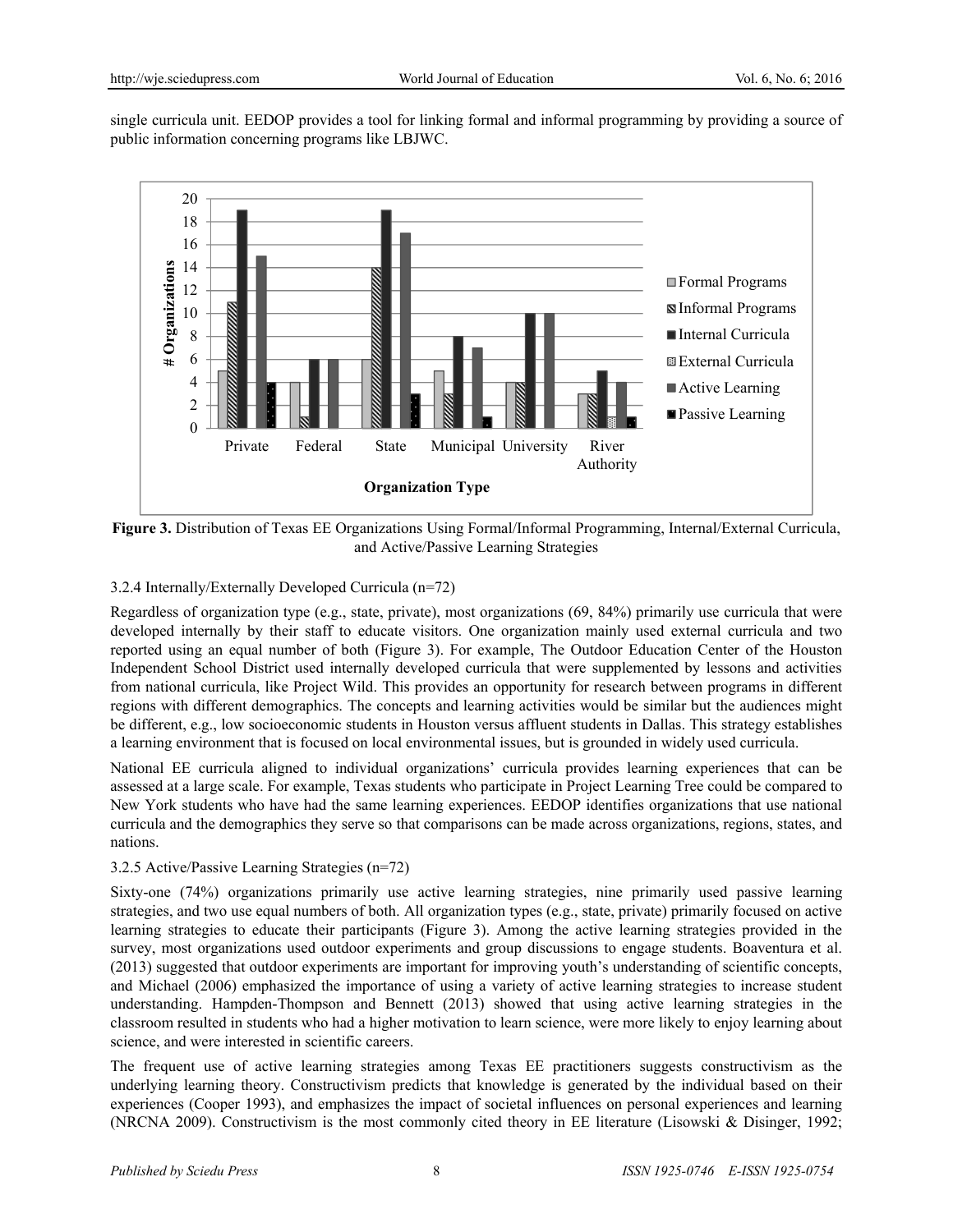Klein & Merritt, 1994; Robertson, 1994; Ballantyne & Packer, 1996; Lord, 1999; May, 2000; Alvarez et al., 2002; Dillon, 2003; Stauffacher et al., 2006; Lundholm et al., 2013; Wals & Dillon, 2013); however, Robertson (1994) and Dillon (2003) stated that theories are not commonly used in the field and that a theoretical framework within EE is virtually unknown. Theories provide a critically important guide for directing high quality research and are vital to the development and advancement of all academic disciplines (Parsons 1938). EEDOP provides evidence that Texas EE programs primarily use a constructivist approach to education. Future studies could determine the affect of constructivist learning on student academic scores and determine if those scores are higher than students learning via other theories. EEDOP could be used to make those comparisons.

#### 3.2.6 Recreational Programming

In Texas, the most common recreational activity used by EE organizations was hiking (68%, Similarly, 70% of organizations reported using interpretive trails as a common educational approach. The word 'interpretation,' like program, refers to a wide array of educational experiences, from signage along an unguided hiking trail to a park ranger's discussion of a historical landmark. The second most common recreational activity included water sports such as fishing, kayaking, and canoeing. Similar to hiking, it is unclear whether these recreational activities are guided or not. Most likely, recreational equipment is rented or checked-out to the visitor with no addition information on environmental topics or issues. However, this is not the case for the Texas Paddling Trails established by TPWD (2013). Each river trail has a website that describes local wildlife, ecology, historical landmarks, and gives information on stewardship, providing an informal guided experience. Recreation and outdoor experiences, especially those that are guided, provide a powerful tool for achieving educational goals and developing environmental stewards (NEETF, 2001). EEDOP could help identify the strengths of both guided and unguided interpretive programs.

#### 3.2.7 NAAEE Guidelines

Twenty-eight (34%) organizations incorporated NAAEE guidelines into EE programming, 26 (32%) did not, and 17 (21%) were not aware that there were national guidelines (n=71). The Texas EE Partnership (2006) has recommended that Texas adopt the NAAEE guidelines as educational standards, but this partnership has no regulatory ability to institute implementation. If these guidelines are incorporated into the state learning standards it would provide professional development for both formal and informal EE practitioners and teachers, funding to implement EE programming, a certification program for teachers, a network of organizations, and information on best practices. As Texas continues to implement national guidelines into local programs, EEDOP could be used to monitor that progress.

#### *3.3 RQ#3. What Are the Basic Operational Characteristics of Texas EE Programs?*

#### 3.3.1 Acreage (n=64)

The property size at which Texas organizations conduct their mission to implement EE programming ranged from 1.6 to 801 163 acres with an average of 21 186 and a median of 300 (Figure 4). The amount of acreage for organization type differed,  $H(5,62)=20.98$ , p<0.01 (Table 1). State organizations (average acres = 1038) had more acreage than private organizations (100 acres). Total acreage reported by 64 organizations was 1 355 887 which is 0.8% of Texas' land area (of 168 217 600 total acres, U.S. General Services Administration, 2004). This study represented a small sample of EE organizations in Texas and much of the land used for EE programming is not accounted for. By incorporating EE within the K-12 education system, more public and private land could be used to develop and grow EE programs across the state. Research shows that students who learn outdoors are healthier (Maller et al., 2008), more cooperative (Burdette, 2005), more creative (Kellert, 2005), more confident (Floriani & Kennedy, 2008), better problem-solvers (Kellert, 2005), better performers on academic tests (Lieberman & Hoody, 1998), and self-disciplined (Burdette, 2005). EEDOP promotes the outdoor movement by helping organizations to identify additional venues for programming.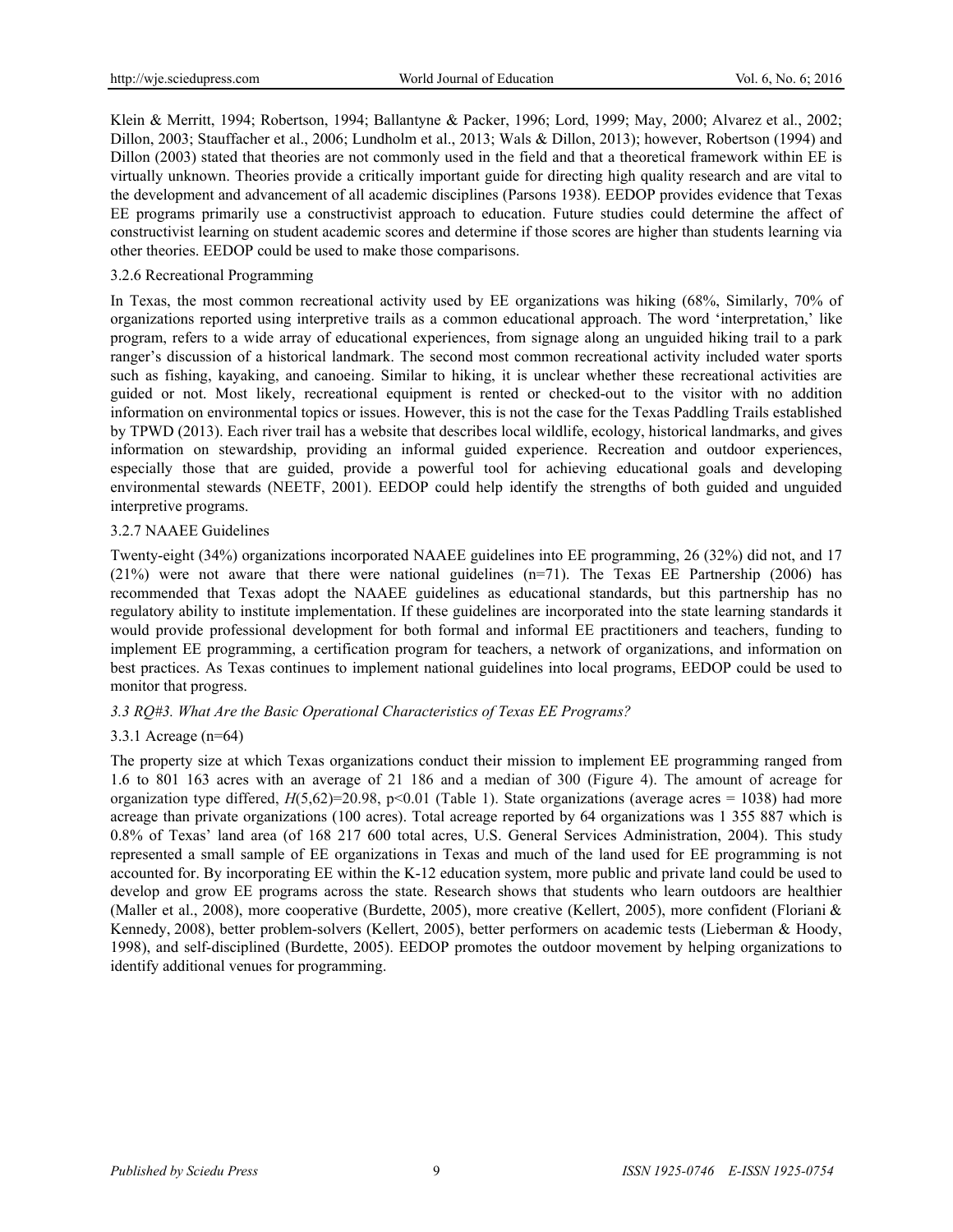

**Figure 4.** Acreage According to Texas EE Organization Types

## 3.3.2 Educators (n=68)

Sixty-nine programs reported having a range of 0-45 educators, with one Boy Scout council reporting 500 educators. The average number of educators was 14 with a median of three. The number of educators for each organization type differed,  $H(5,67)=12.76$ , p<0.05. Private organizations (11) had more educators than state organizations (2). The majority (39, 48%) of organizations employed paid educators who were not certified Texas teachers, 13 (16%) employed paid educators with Texas teaching certificates, and 14 (17%) primarily used volunteers. All organization types primarily employed teachers that were not certified, except municipal organizations which employed equal numbers of certified and uncertified teachers.

Because EE is not regulated by Texas, teachers are not required to be certified or have any kind of additional training. The use of mostly non-certified teachers or volunteers may relate to the abundance of informal programs (46%) offered by EE organizations. Texas reported to have coordinated teacher in-service training for EE in 1995 and 1998 (Kirk et al., 1997; Ruskey et al., 2001); however, a web search could not verify that this was ever in practice. The NEEAC (1996) suggests that teacher training is one of the most cost effective initiatives for enhancing EE nationwide. Other states, e.g. Washington, provide evidence for the effectiveness of integrating EE into the formal curriculum and teacher training by showing improved STEM scores of students (Bergeson et al., 2007). EEDOP could substantiate this claim.

# *3.4 RQ#4. Are Texas EE Programs Being Assessed? How?* (n=72)

The majority (40, 56%) of organizations assessed some or all of their educational programs. Fifteen organizations assessed all their programs while 17 did not assess any. Of the organizations that assessed their programs, observational techniques or questionnaires were used most frequently. Nine organizations kept track of their K-12 visitors' state standardized test scores. Mitchell Lake Audubon Center assessed all their educational programs using observations, questionnaires, and anecdotal evidence. Although these can be powerful tools for determining how a participant feels about a program, other forms of assessment may better determine if the educational goals of a program are being met.

Assessment is an essential tool for organizational performance, effectiveness, and program growth (Niedermeyer, 1992; NEEAC, 2005; Carleton-Hug & Hug, 2010). The NEEAC (2005) argued for the development of a cumulative body of information in the field, while Carleton-Hug and Hug (2010) suggested the use of free online publications from NAAEE to aid the evaluative process (e.g., Using a Logic Model to Review and Analyze an Environmental Education Program, Marcinkowski, 2004). EEDOP could provide a tool for recording and analyzing assessment data from multiple organizations so that regional trends in effectiveness can be identified.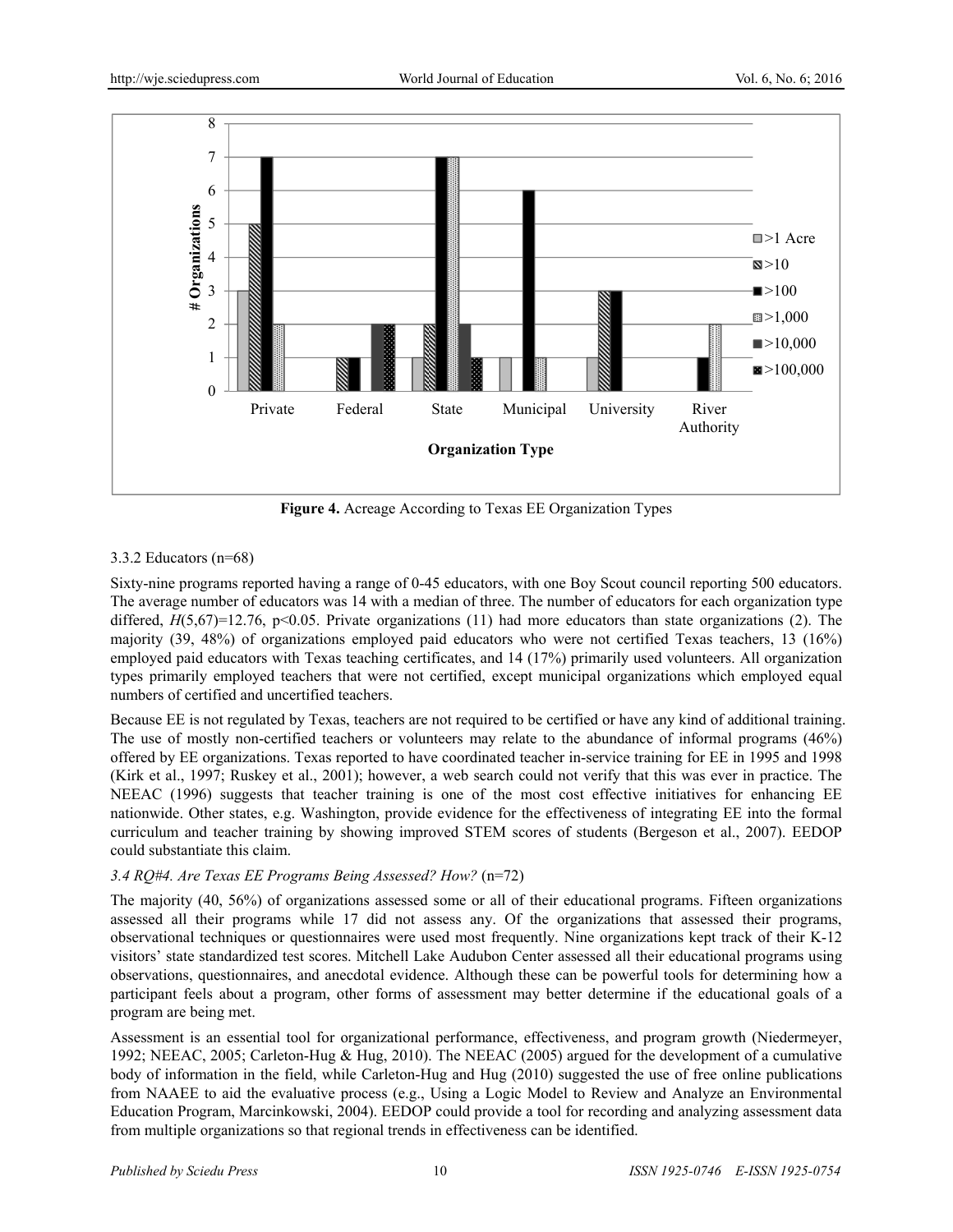## *3.5 RQ#5. Are There Relationships among Program Characteristics?*

Relationships exist among many program characteristics (Table 2). This paper represents a foundational study that identifies trends, while future studies using EEDOP could identify confounding variables of underlying relationships (e.g. multivariate analyses). Below we discuss the following relationships: visitation/funding, visitation/programs, and funding/acreage.

|  |  |  | Table 2. Relationships among Program Characteristics |  |
|--|--|--|------------------------------------------------------|--|
|  |  |  |                                                      |  |

| Characteristic | Visitation     |                  | Education      | Outdoor        |           | Educators |  |
|----------------|----------------|------------------|----------------|----------------|-----------|-----------|--|
|                | Rate           | Funding          | Programs       | Programs       | Acreage   |           |  |
| Visitation     |                |                  |                |                |           |           |  |
| Rate           |                |                  |                |                |           |           |  |
| Funding        | $rs(60)=0.38,$ |                  |                |                |           |           |  |
|                | p<01           | ---              |                |                |           |           |  |
| Education      | $rs(67)=0.48,$ | <b>NS</b>        |                |                |           |           |  |
| Programs       | p<001          |                  |                |                |           |           |  |
| Outdoor        | $rs(68)=0.31,$ | <b>NS</b>        | $rs(70)=0.80,$ |                |           |           |  |
| Programs       | p<01           |                  | p<.001         | ---            |           |           |  |
|                | <b>NS</b>      | $rs(53)= -0.33,$ | <b>NS</b>      | <b>NS</b>      |           |           |  |
| Acreage        |                | p < 0.05         |                |                |           |           |  |
| Educators      | <b>NS</b>      | $rs(54)=0.37,$   | $rs(64)=0.34,$ | $rs(65)=0.33,$ | <b>NS</b> | ---       |  |
|                |                | p<01             | p<01           | p<01           |           |           |  |

NS – Not Significant

#### 3.5.1 Annual Visitation and Funding

Annual visitation was positively correlated to funding,  $r_s(60) = 0.38$ ,  $p \le 0.01$ . More funding allows for high quality materials, highly trained educators, and a variety of programs likely to attract more visitors. Highly funded organizations can also hire professionals to improve advertising initiatives and increase annual visitation. On the other hand, annual visitation could be the independent variable within this relationship. By having more people participate in an organization's programs, it might be able to acquire more funding. For example, if a national park can show that annual visitation have steadily increased over time, the National Park Service may be willing to increase their budget for education.

#### 3.5.2 Annual visitation and Education Programs

Annual visitation was positively correlated with the number of educational programs,  $rs(67)=0.48$ , p<.001. Increasing the number of programs could lead to higher annual visitation or vice versa. This relationship is likely mediated by funding, attraction features, the organization's mission, or a combination thereof. Funding has the ability to support quality programs and meet the education and recreation needs of many visitors. Attraction features, such as a scenic area or an endangered bird species could affect annual visitation and programs. People hear about these features and visit the organization; once there, the visitors experience quality programs which cause them to return. Lastly, the relationship between visitation and programs could be affected by an organization's mission and the population they want to serve. For example, in 2009 the Fort Worth Museum of Science and History served over 650 000 people in a large city using 30 different programs. On the other hand, Hutchinson County Historical Museum served 5000 visitors in a small rural area with 7 educational programs. The missions of these two organizations help determine the structure and capacity of their education initiatives.

#### 3.5.3 Funding and Acreage

Acreage was negatively correlated with funding,  $rs(53) = -0.33$ , p<05. Organization types differed in funding and acreage suggesting that underlying factors influence this relationship, e.g., legislation. In 1995, Texas residents voted to support the state park system by enacting a sporting goods tax; however, the majority of funds generated from the tax go into a general account (General Appropriations Act). Another form of raising funds is to require entrance fees,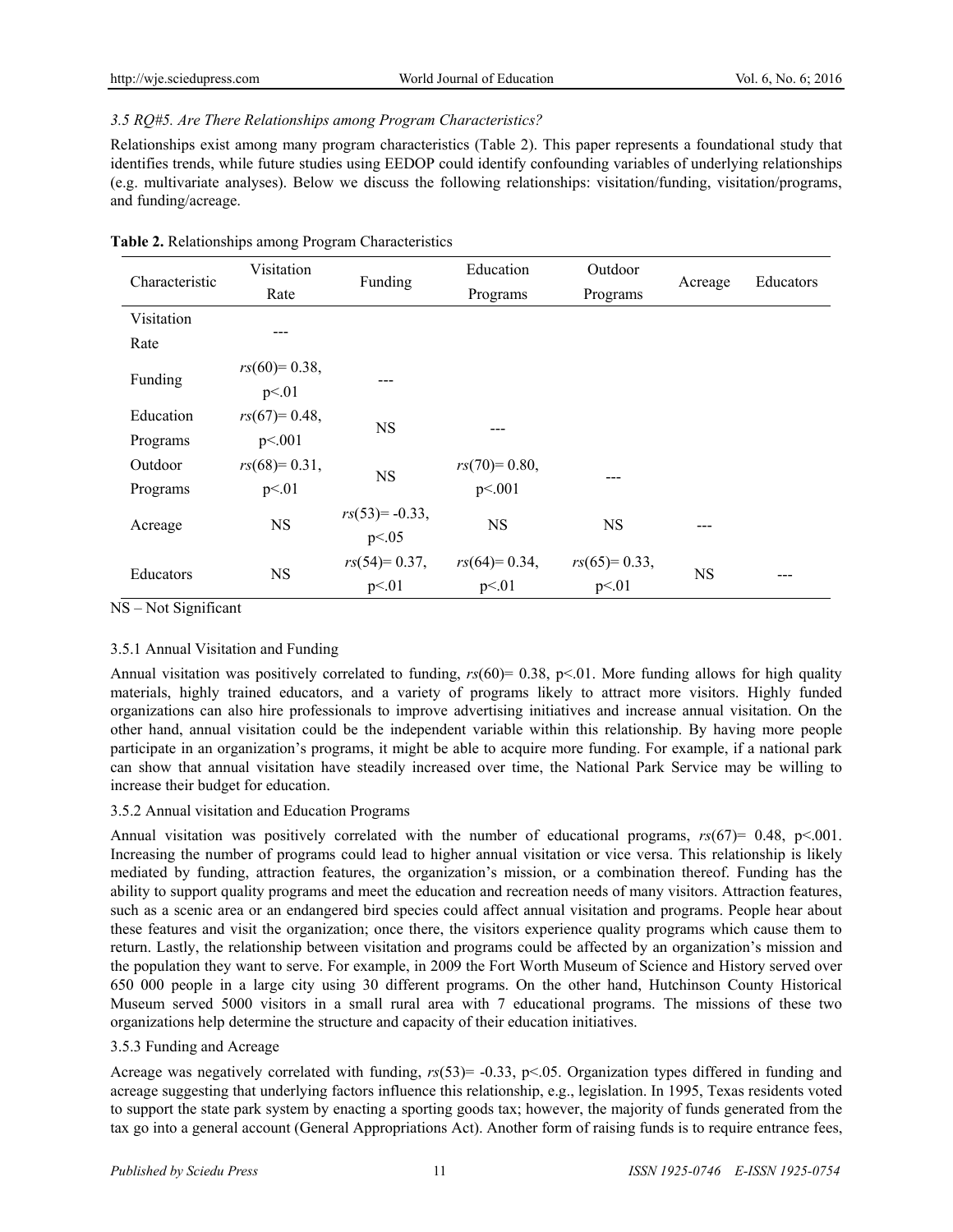but most organizations' operating budgets are spent primarily on salaries and maintenance, leaving little for education programming. The Texas park system has ample land for conducting outdoor programs (~1000 acres each), but are not well funded for education (~\$1K/year). Private organizations, on the other hand, are funded through individual donors/grants and therefore allocate more money to programming (~\$120K/year), but have less land available for outdoor programs (~100 acres).

#### *3.6 Recommendations*

Each EE organization in Texas represents an 'island' in which people can learn about environmental topics and participate in nature activities. Given that the climate is warming, ecosystems are changing, the human population is growing, and our natural resources are becoming more limited (MEA, 2005; IPCC, 2013), these islands play a crucial role in the development of environmentally literate citizens who can better identify environmental problems, develop solutions, and implement sustainable practices. Texas is developing a supportive structure for EE through events like the Environmental Literacy Summit, and networks like Texas Children in Nature. These efforts are increasing EE state-wide; however, with only 6-20% of Texas residents and 13-47% of K-12 students participating in EE, more can be done to improve the quantity and quality of EE in the state. Based upon this analysis, the results of Kirk et al. (1997) and Ruskey et al. (2001), and the literature (NEEAC, 1996, 2005; NEETF, 2001; Coyle, 2005), we make recommendations for improving EE in Texas (Table 3).

| Suggestion                                                                           | Benefit                                                                                                                                                                      |
|--------------------------------------------------------------------------------------|------------------------------------------------------------------------------------------------------------------------------------------------------------------------------|
| <b>Individual Organizations</b>                                                      |                                                                                                                                                                              |
| <b>Increase Visitation Rates</b><br>through quality programming                      | Increasing visitation rates could increase the number of<br>$\bullet$<br>environmental stewards in Texas                                                                     |
| Use focus groups/surveys to<br>identify/address barriers for certain<br>demographics | People of all races, genders, and socio-economic groupings will<br>$\bullet$<br>benefit from EE                                                                              |
| Implement national EE<br>curricula and assess students                               | Determine what pedagogical strategies help different<br>٠<br>demographic groups learn                                                                                        |
|                                                                                      | Provide data for comparisons across different organization<br>$\bullet$<br>types to see if students have similar outcomes                                                    |
| Design and implement more<br>outdoor EE programs                                     | Studies show that being outdoors improves health, confidence,<br>$\bullet$<br>self-esteem, creativity, cooperation, problem-solving, self<br>discipline, and academic scores |
| Advertise guided and<br>unguided EE experiences                                      | This will help visitors to choose the type of program they are<br>$\bullet$<br>interested in and therefore increase visitation rates                                         |
| Advertise biotic, scenic, and<br>historic features                                   | Increased visitation rates and sense of place<br>$\bullet$                                                                                                                   |
| Develop high quality<br>instruments for assessment                                   | A few well developed assessments can indicate if learning<br>$\bullet$<br>outcomes are being met                                                                             |
|                                                                                      | Assessments can be used to determine overall effectiveness and<br>$\bullet$<br>growth of organizations                                                                       |
|                                                                                      | Add to a body of information on best practices                                                                                                                               |
| Regional                                                                             |                                                                                                                                                                              |
| Develop Children in Nature<br>initiatives in your region                             | Increase nature experiences among youth which may increase<br>$\bullet$<br>environmental literacy/stewardship                                                                |
| Develop regional EE offices                                                          | Provide individual organizations with information on best<br>$\bullet$<br>practices, curricula, etc.                                                                         |
|                                                                                      | Be an intermediary between individual EE organizations and<br>state organizations like TAEE, TEEAC, TEEP, TEA                                                                |

**Table 3.** Recommendations and Associated Benefits for Improving EE in Texas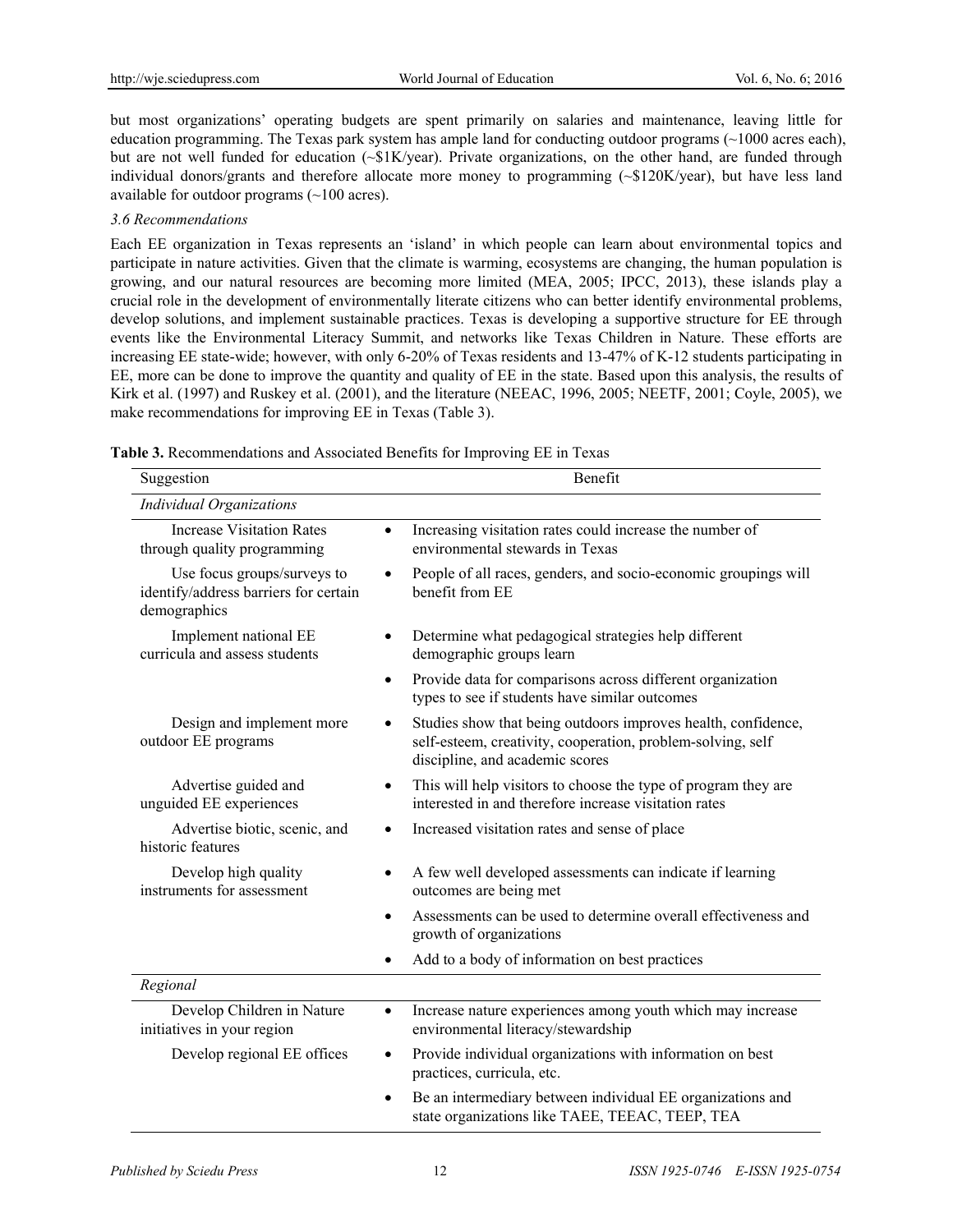| State-wide                                                |                                                                                                                    |  |  |  |
|-----------------------------------------------------------|--------------------------------------------------------------------------------------------------------------------|--|--|--|
| Incorporate EE into TEA                                   | Improve teacher training                                                                                           |  |  |  |
| education standards                                       | Improve EE material quality                                                                                        |  |  |  |
|                                                           | Provide an avenue for assessment<br>$\bullet$                                                                      |  |  |  |
|                                                           | Institute state/regional offices for EE<br>٠                                                                       |  |  |  |
| Develop state EE offices                                  | Provide individual organizations with information on best<br>practices, curricula, etc.                            |  |  |  |
|                                                           | Be an intermediary between individual EE organizations and<br>٠<br>state organizations like TAEE, TEEAC, TEEP, TEA |  |  |  |
| Developing funding programs                               | Provide yearly grants<br>٠                                                                                         |  |  |  |
|                                                           | Improve program quality by allowing for better materials and<br>trained educators                                  |  |  |  |
| Incorporate EE into<br>pre-service and in-service teacher | This is one of the most cost effective and efficient methods to<br>٠<br>enhance EE                                 |  |  |  |
| training                                                  | Better trained educators                                                                                           |  |  |  |

TEA – Texas Education Agency, TAEE – Texas Association for Environmental Education, TEEAC – Texas Environmental Education Advisory Council, TEEP – Texas Environmental Education Partnership

For EEDOP to be effective as a transformative tool in EE, it must remain updated, both in terms of questions asked and information received. For example, questions regarding the number of programs should be written more clearly so that more accurate responses are collected. Even though we received a 35% response rate, we know information is lacking because not all organization types were well represented. Only nine municipal organizations responded to the survey, and that number is proportionally low because many cities have a Parks and Recreation department that implements EE. EEDOP can be updated with time so that it provides a structural framework which can be used to answer functional questions for improving EE.

Once EEDOP has been implemented in multiple regions and we have the data to ask and answer large-scale EE questions, the database can be upgraded from a simple data management system to a more sophisticated knowledge management system known as a knowledgebase. Knowledge management is a process of gathering, evaluating, distributing, and using knowledge (Davenport & Prusak, 1998; Ponzi & Koenig, 2002). A knowledgebase is a system which maintains knowledge of a particular domain (Dalal, 1988) and incorporates artificial intelligence algorithms that can allow complex and holistic analysis of the data (Desharnais et al., 2002). Databases are static whereas knowledgebases are dynamic. For example, the freely accessible DAVID knowledgebase (Database for Annotation, Visualization, and Integrated Discovery) is an online bioinformatics resource designed to condense large databases of gene identifiers into clusters of related genes that are biologically meaningful (Huang et al., 2007; Sherman et al., 2007). This knowledgebase is different from a database because it uses sophisticated algorithms to annotate gene clusters which can help researchers to understand biology at a larger scale (Huang et al., 2007). By applying a knowledgebase approach to EE, we can focus on big-picture issues, like learning theories and functional relationships of EE organization characteristics, rather than simply listing the attributes of organizations within a particular region.

#### **Acknowledgements**

We want to express our gratitude to all the environmental education practitioners who participated in this study. Thanks to Cathy Eckert, Nancy Heron, and Zack Thomas, for their assistance with this project. Lastly, we appreciate the constructive feedback provided by: Ximena Bernal, Susan Duncan, Debbie Lloyd, Mark Wallace, and John Zak.

# **References**

Alvarez, P., Fuente E.I., Perales J., & Garcia J. (2002). Analysis of a quasi-experimental design based on environmental problem solving for the initial training of future teachers of environmental education. *Journal of Environmental Education*, *33*(2), 19-21. https://doi.org/10.1080/00958960209600804

Arizona Association for Environmental Education. (2010). AAEE Resource Database. Retrieved May 30, 2013 from: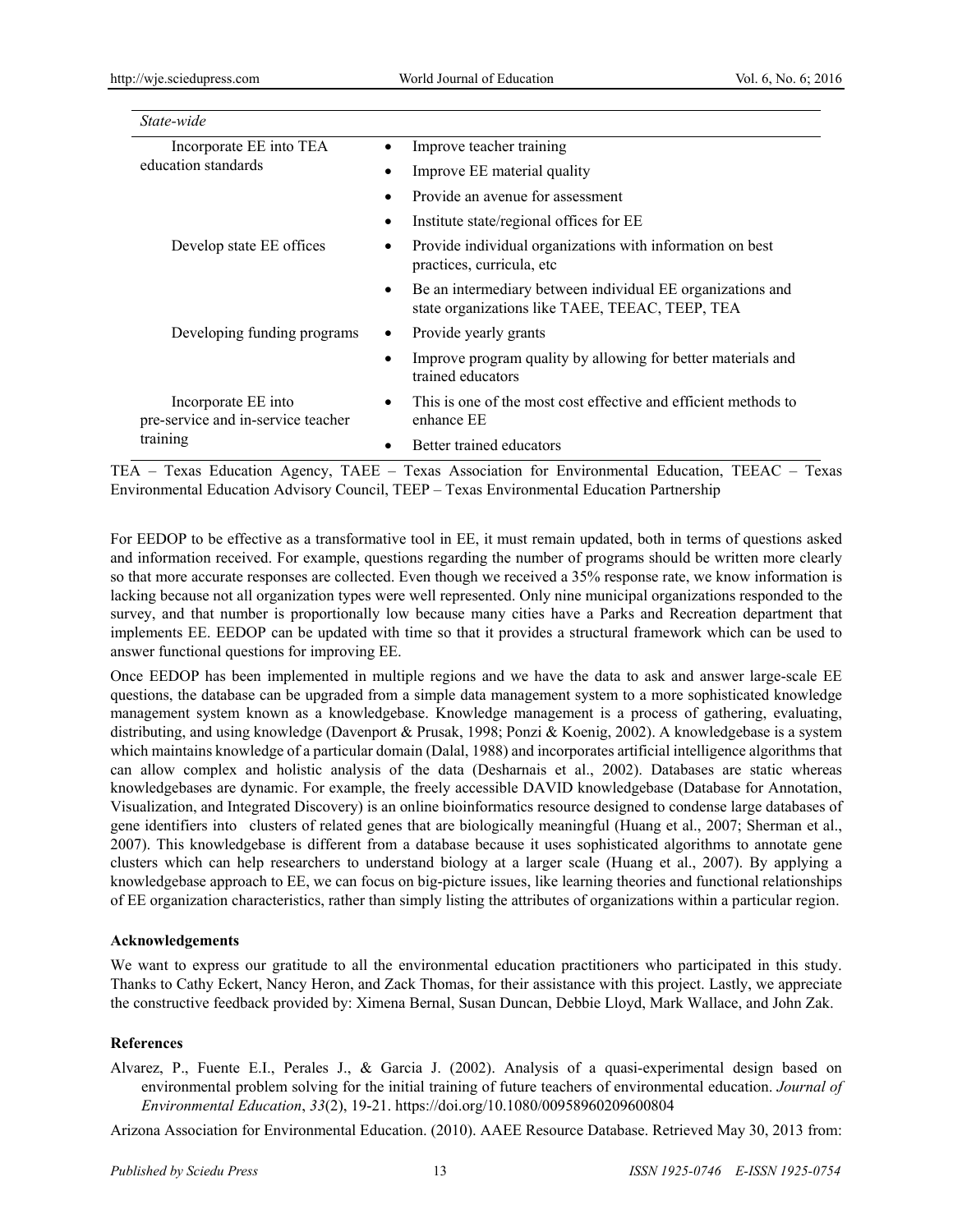http://www.arizonaee.org.

- Baker, K.S., Benson B.J., Henshaw D.L., Blodgett D., Porter J.H., & Stafford S.G. (2000). Evolution of a multisite network information system: the LETR information management paradigm. *BioScience. 50*(11), 963-978. https://doi.org/10.1641/0006-3568(2000)050[0963:EOAMNI]2.0.CO;2
- Ballantyne, R.R., & Packer J.M. (1996). Teaching and learning in environmental education: developing environmental conceptions. *Journal of Environmental Education, 27*(2), 25-32. https://doi.org/10.1080/00958964.1996.9941455
- Becerra-Fernandez, I., & Leidner D. (2008). On knowledge, knowledge management, and knowledge management systems: an introduction. In I. Becerra-Fernandez, D. Leidner. M.E. Sharp (eds.), *Knowledge Management: An Evolutionary View*. Inc: Armonk, NY.
- Bergeson, T., Davidson, C., & McGuigan C. (2007). Environmental Education Report: empirical evidence, exemplary models, and recommendations on the impacts of environmental education of K-12 students. *Office of Superintendent of Public Instruction.* Olympia, WA. Retrieved from http://www.k12.wa.us/EnvironmentSustainability/pubdocs/EEReport.pdf
- Boaventura, D., Faria C., Chagas I., & Galva C. (2013). Promoting Science Outdoor Activities for Elementary School Children: Contributions from a research laboratory. *International Journal of Science Education, 35*(5), 796-814. https://doi.org/10.1080/09500693.2011.583292
- Burdette, H.L., & Whitaker R.C. (2005). Resurrecting Free Play in Young Children: Looking Beyond Fitness and Fatness to Attention, Affiliation and Affect. *Arch Pediatr Adolesc Med., 159*(1), 46-50. https://doi.org/10.1001/archpedi.159.1.46
- Carleton-Hug, A., & Hug J.W. (2010). Challenges and opportunities for evaluating environmental education programs. *Evaluation and Program Planning, 33*(2), 159–164. https://doi.org/10.1016/j.evalprogplan.2009.07.005
- Chavez, D., & Herron N. (2000). *Directory of Texas Environmental Education & Interpretive Facilities*. Texas Association for Environmental Education. Texas Parks and Wildlife.
- Cooper, P. A. (1993). Paradigm shifts in designed instruction: from behaviorism to cognitivism to constructivism. *Educational Technology,* 12-19.
- Coyle, K. (2005). *Environmental Literacy in America*. The National Environmental Education and Training Foundation: Washington, DC.
- Dalal, M. (1988). Investigations into a theory of knowledge base revision: preliminary report. *Proceedings of the 7th National Conference on Artificial Intelligence, 88*, 475-479.
- Davenport, T., & Prusak L. (1998). *Working knowledge: how organizations manage what they know*. Boston, MA: Harvard Business School Press.
- Desharnais, J-M., Abran A., Mayers A., Buglione L., & Bevo V. (2002). Knowledge modeling for the design of a KBS in the functional size measurement domain. In E. Damiani, R.J. Howlett, L.C. Jain, N. Ichalkaranje (eds.), *In Knowledge-Based Intelligent Information Engineering Systems & Allied Technologies*. IOS Press: Amsterdam, The Netherlands.
- Dillon, J. (2003). On learners and learning in environmental education: missing theories, ignored communities. *Environmental Education Research, 9*(2), 215-226. https://doi.org/10.1080/13504620303480
- Environmental Education in Alabama. (n.d.). EE Resource Types Definitions and Examples. Find Resources. Retrieved May 30, 2013 from: http://eeinalabama.org
- Floriani, V., & Kennedy C. (2008). Promotion of physical activity in children. *Current Opinion in Pediatrics*, *20*(1), 90-95. https://doi.org/10.1097/MOP.0b013e3282f3d9f9
- Franklin, J.F., Bledsoe C.S., & Callahan J.T. (1990). Contributions of the Long-Term Ecological Research Program: an expanded network of scientists, sites, and programs can provide crucial comparative analyses. *BioScience. 40*(7), 509-523. https://doi.org/10.2307/1311319
- Fuller, S.S., Revere D., Bugni P.F., & Martin G.M. (2004). A knowledgebase system to enhance scientific discovery: Telemakus. *Biomedical Digital Libraries, 1*(2). https://doi.org/10.1186/1742-5581-1-2
- Goldman, D., Assaraf, O.B.Z., & Shaharabani D. (2013). Conceptions of Biology and Approaches to Learning of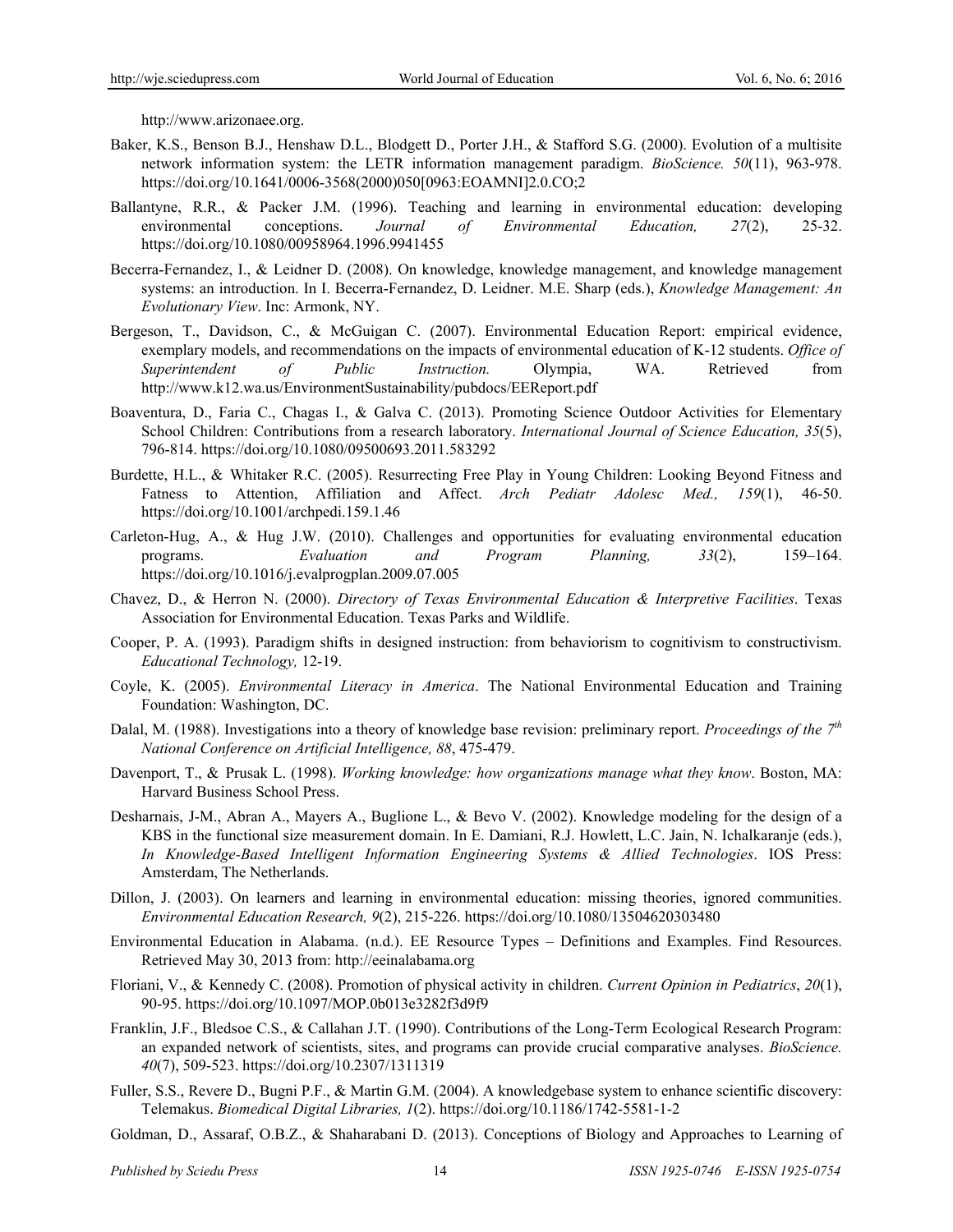First Year Biology Students: Introducing a technique for tracking changes in learner profiles over time. *International Journal of Science Education, 35*(3), 515-545. https://doi.org/10.1080/09500693.2012.749545

- Gramann, J.H. (2003). *Visitation Forecasting and Predicting Use of NPS Parks and Visitor Centers: Focus Group Report*. National Park Service Social Science Program. Washington, DC.
- Hampden-Thompson, G., & Bennett J. (2013). Science teaching and learning activities and student's engagement in science. *International Journal of Science Education, 35*(8), 1325-1343. https://doi.org/10.1080/09500693.2011.608093
- Huang, D.W., Sherman, B.T., Tan Q., Collins J.R., Alvord W.G., Roayaei J., & Stephens R., et al. (2007). The DAVID Gene Functional Classification Tool: a novel biological module-centric algorithm to functionally analyze large gene lists. *Genome Biology, 8*(9). https://doi.org/10.1186/gb-2007-8-9-r183
- Illinois Environmental Education Database. (2003). Environmental Literacy for Illinois. Retrieved May 30, 2013 from http://www.illinoisee.org/
- Inchausti, P., & Halley J. (2001). Investigating long-term ecological variability using the Global Population Dynamics Database. *Science, 293*, 655-657. https://doi.org/10.1126/science.293.5530.655
- Intergovernmental Panel on Climate Change (IPCC). (2013). *Climate Change 2013, the Physical Science Basis*. Cambridge University Press: New York, NY.
- Kellert, Stephen R. (2005). Nature and Childhood Development In *Building for Life: Designing and Understanding the Human-Nature Connection.* Washington, D.C.: Island Press.
- Kirk, M., R., & Wilke, A. Ruskey. (1997). A survey of the status of state-level environmental education in the United States. *The Journal of Environmental Education, 29*(1), 9-16. https://doi.org/10.1080/00958969709599102
- Klein, E.S., & Merritt, E. (1994). Environmental education as a model for constructivist teaching. *Journal of Environmental Education, 25*(3), 14-21. https://doi.org/10.1080/00958964.1994.9941953
- Lal, A., Lash A.E., Altschul, S.F., Velculescu V., Zhang L., McLendon R.E., & Marra M.A., et al. (1999). A public database for gene expression in human cancers. *Cancer Research, 59*, 5403-5407.
- Lieberman, G.A., & Hoody L.L. (1998). *Closing the achievement gap: using the environment as an integrating context for learning*. State Education and Environment Roundtable: San Diego, CA.
- Lisowski, M., & Disinger J.F. (1992). The effect of field-based instruction on students' understanding of ecological concepts. *Journal of Environmental Education, 23*(1), 19-23. https://doi.org/10.1080/00958964.1991.9943065
- Lord, T.R. (1999). A comparison between traditional and constructivist teaching in environmental science. *Journal of Environmental Education, 30*(3), 22-28. https://doi.org/10.1080/00958969909601874
- Lundholm, C., Hopwood N., & Rickinson M. (2013). Environmental learning: insights from research into the student experience. In R.B. Stevenson, M. Brody, J. Dillon, A.E.J. Wals (eds.), *International Handbook of Research on Environmental Education*. Routledge: New York, NY. https://doi.org/10.4324/9780203813331.ch25
- Maller, C., Townsend M., St.Leger L., Henderson-Wilson, C., Pryor A., Prosser L., & Moore M. (2008). Healthy Parks, healthy people: the health benefits of contact with nature in a park context: A review of relevant literature. School of Health and Social Development. Deakin University and Parks Victoria.
- Marcinkowski, T.C. (2004). *Using a logic model to review and analyze an environmental education programs.* North American Association for Environmental Education (NAAEE).
- Mari, A. (2005). Importance of databases in experimental and clinical allergology. *Int Arch Allergy Immunol, 138*, 88-96. https://doi.org/10.1159/000087848
- May, T.S. (2000). Elements of Success in environmental education through practicioner eyes. *Journal of Environmental Education, 31*(3), 4-11. https://doi.org/10.1080/00958960009598639
- Michael, J. (2006). Where's the evidence that active learning works? *Advan in Physiol Edu, 30*, 159-167. https://doi.org/10.1152/advan.00053.2006
- Millennium Ecosystem Assessment (MEA). (2005). *Ecosystems and Human Well-Being: Synthesis*. Island Press, Washington, DC.
- National Atlas. (2013). Profile of the People and Land of the United States Area. Retrieved from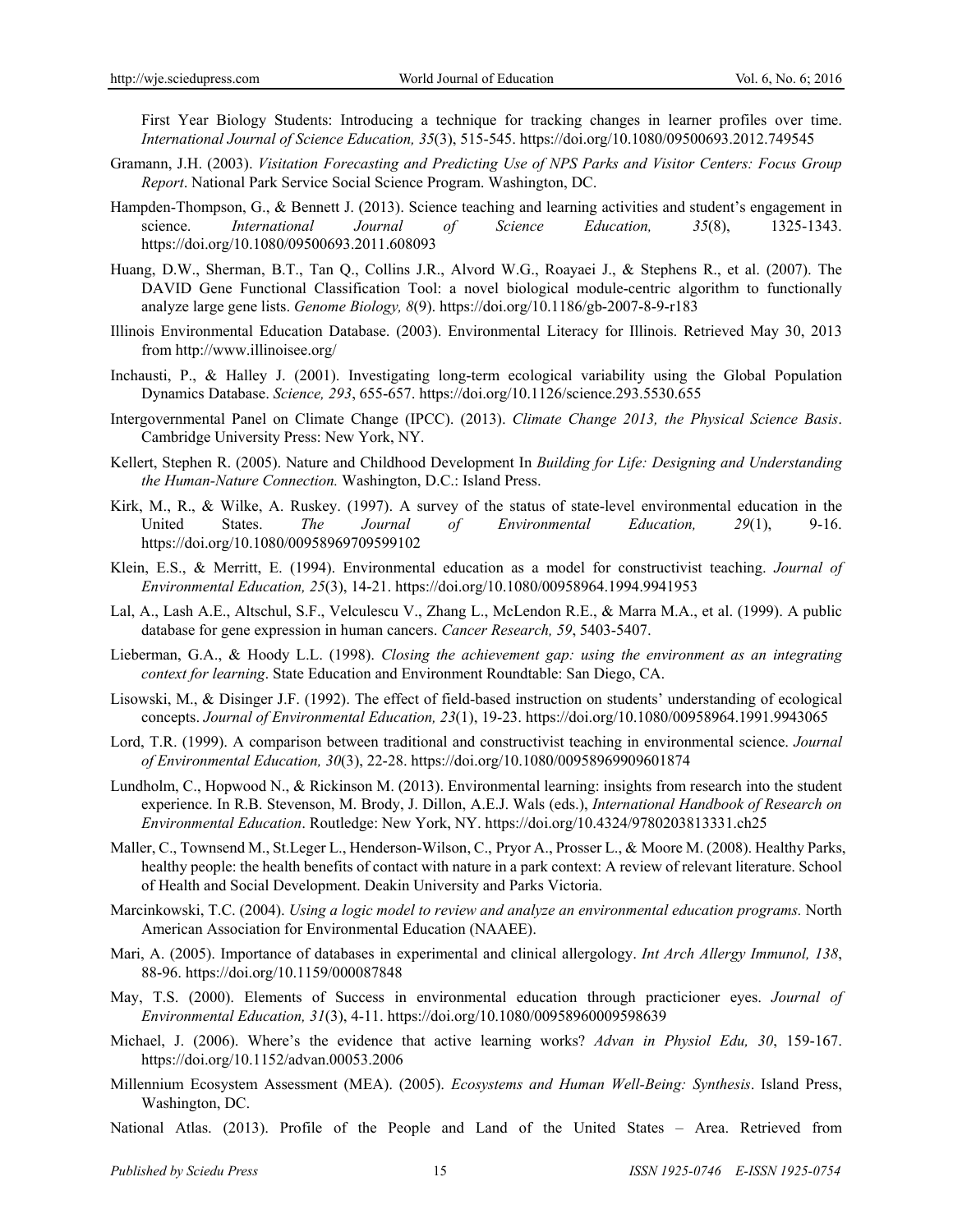http://nationalatlas.gov/articles/mapping/a\_general.html#one

- National Center for Education Statistics. (n.d.). Common Core of Data. Retrieved September 25, 2013. From http://nces.ed.gov/ccd/
- National Environmental Education Advisory Council (NEEAC). (1996). Report assessing environmental education in the United States and the implementation of the National Environmental Education Act of 1990. US Environmental Protection Agency Environmental Education Division. Washington DC.
- National Environmental Education Advisory Council (NEEAC). (2005). Setting the standard, measuring results, celebrating success: a report to congress on the status of environmental education in the United States. US Environmental Protection Agency Environmental Education Division. Washington DC.
- National Environmental Education and Training Partnership (NEEFT). (2001). Lessons from the environment: why 95% of adult Americans endorse environmental education. Roper Starch Worldwide. Retrieved from http://www.neefusa.org/pdf/roper/Roper2000.pdf
- National Research Council of the National Academies (NRCNA). (2009). *Learning science in informal environments: people, places, and pursuits.* The National Academies Press: Washington, D.C.
- Niedermeyer, F.C. (1992). A checklist for reviewing environmental education programs. *Journal of Environmental Education, 23*(2), 46-50. https://doi.org/10.1080/00958964.1992.9942795
- North American Association for Environmental Education (NAAEE). (2007). Correlations rubric for national core competencies for professional environmental educators seeking certification and fundamentals of Environmental Education. Retrieved from http://old.naaee.org/programs-and-initiatives/fee-and-core-competencies-correlations-rubric.pdf
- North Carolina Environmental Education. n.d.. Find Resources. Retrieved May 30, 2013 from http://web.eenorthcarolina.org
- Parsons, T. (1938). The role of theory in social research. *American Sociological Review, 3*(1), 13-20. https://doi.org/10.2307/2083507
- Ponzi, L., & Koenig M. (2002). Knowledge management: another management fad? *Information Research, 8*(1).
- Robertson, A. (1994). Toward constructivist research in environmental education. *Journal of Environmental Education, 25*(2), 21-31. https://doi.org/10.1080/00958964.1994.9941948
- Ruskey, A., Wilke R., & Beasley T. (2001). A survey of the status of state-level environmental education in the United States – 1998 update. *The Journal of Environmental Education, 32*(3), 4-14. https://doi.org/10.1080/00958960109599139
- Russell, M. (2004). *Exploring the Native Plant World: A Life Science Curriculum*. Lady Bird Johnson Wildflower Center, Austin, TX.
- Sherman, B.T., Huang D.W., Tan Q., Guo Y., Bour S., Liu D., & Stephens R., et al. (2007). DAVID Knowledgebase: a gene-centered database integrating heterogeneous gene annotation resources to facilitate high-throughput gene functional analysis. *BMC Bioinformatics, 8*, 426. https://doi.org/10.1186/1471-2105-8-426
- Siegel, S. (1957). Nonparametric Statistics. *The American Statistician, 11*(3), 13-19.
- Stapp, W.B, et al. (1969). The Concept of Environmental Education. *The Journal of Environmental Education*, *1*(1), 30-31.
- Stauffacher, M., Walter A.I., Lang D.J., Wiek A., & Scholz R.W. (2006). Learning to research environmental problems from a functional socio-cultural constructivism perspective. *International Journal of Sustainability in Higher Education, 7*(3), 252-275. https://doi.org/10.1108/14676370610677838
- Stein, B.A. (2002). State of the Union: Ranking America's Biodiversity. *NatureServe.* Arlington, VA. Retrieved from http://www.natureserve.org/library/stateofunions.pdf
- Texas Education Agency (TEA) (2013). Texas Essential Knowledge and Skills. Retrieved from http://www.tea.state.tx.us/index2.aspx?id=6148
- Texas Environmental Education Partnership. (2006). Texas Environmental Education Mater Plan: A State-wide Cooperative Project. Retrieved from http://www.texaseepartners.org/about/documents/TEEPMasterPlan06.pdf
- Texas Environmental Profiles. (2001). Public Lands and Public Recreation. Retrieved from